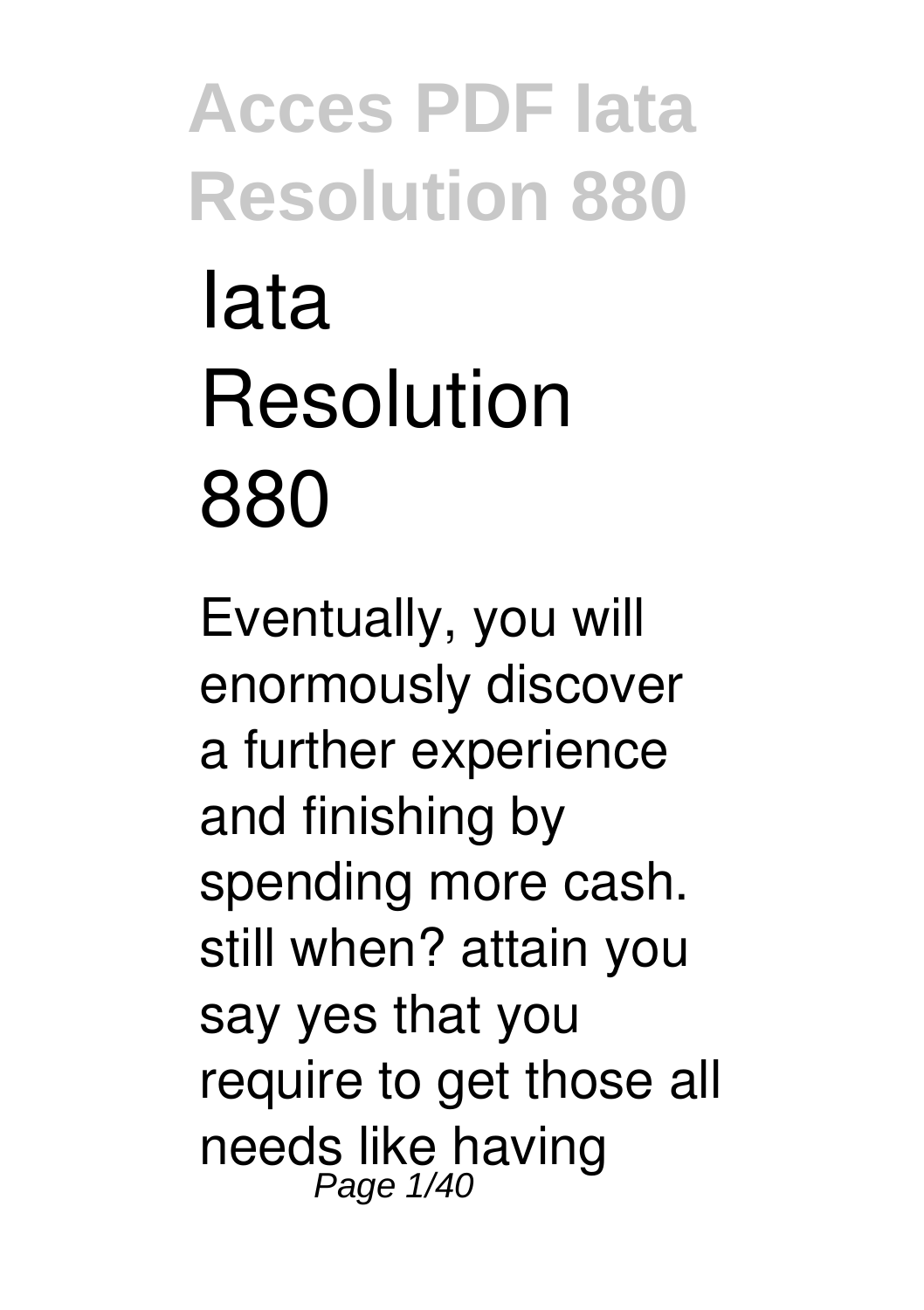significantly cash? Why don't you attempt to get something basic in the beginning? That's something that will lead you to understand even more approaching the globe, experience, some places, once history, amusement, and a lot more?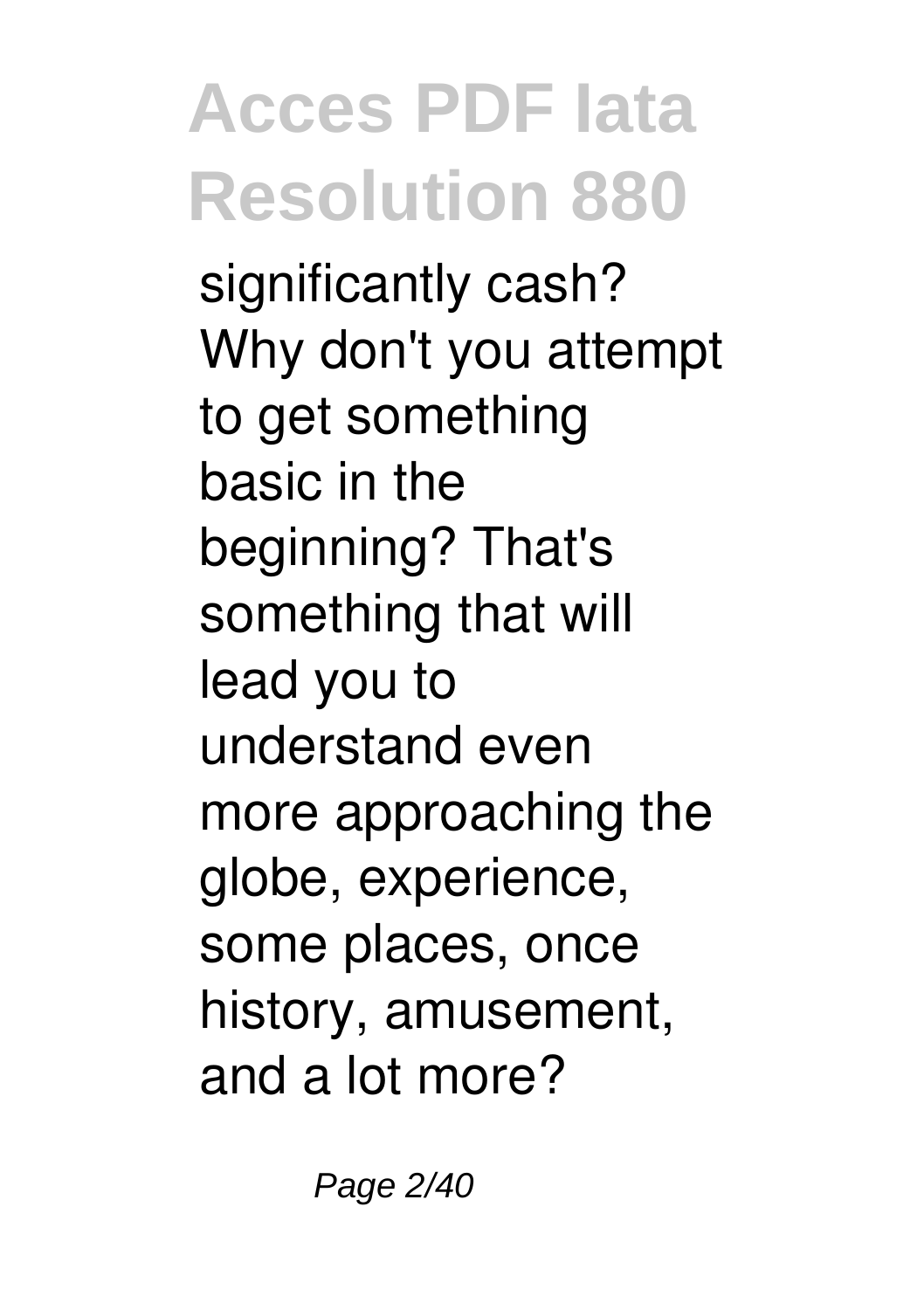It is your enormously own times to take effect reviewing habit. in the course of guides you could enjoy now is **iata resolution 880** below.

Description of the IATA DGR 59th Edition What<sup>®</sup>s new in the 2021 Dangerous Goods manuals? **What are dangerous** Page 3/40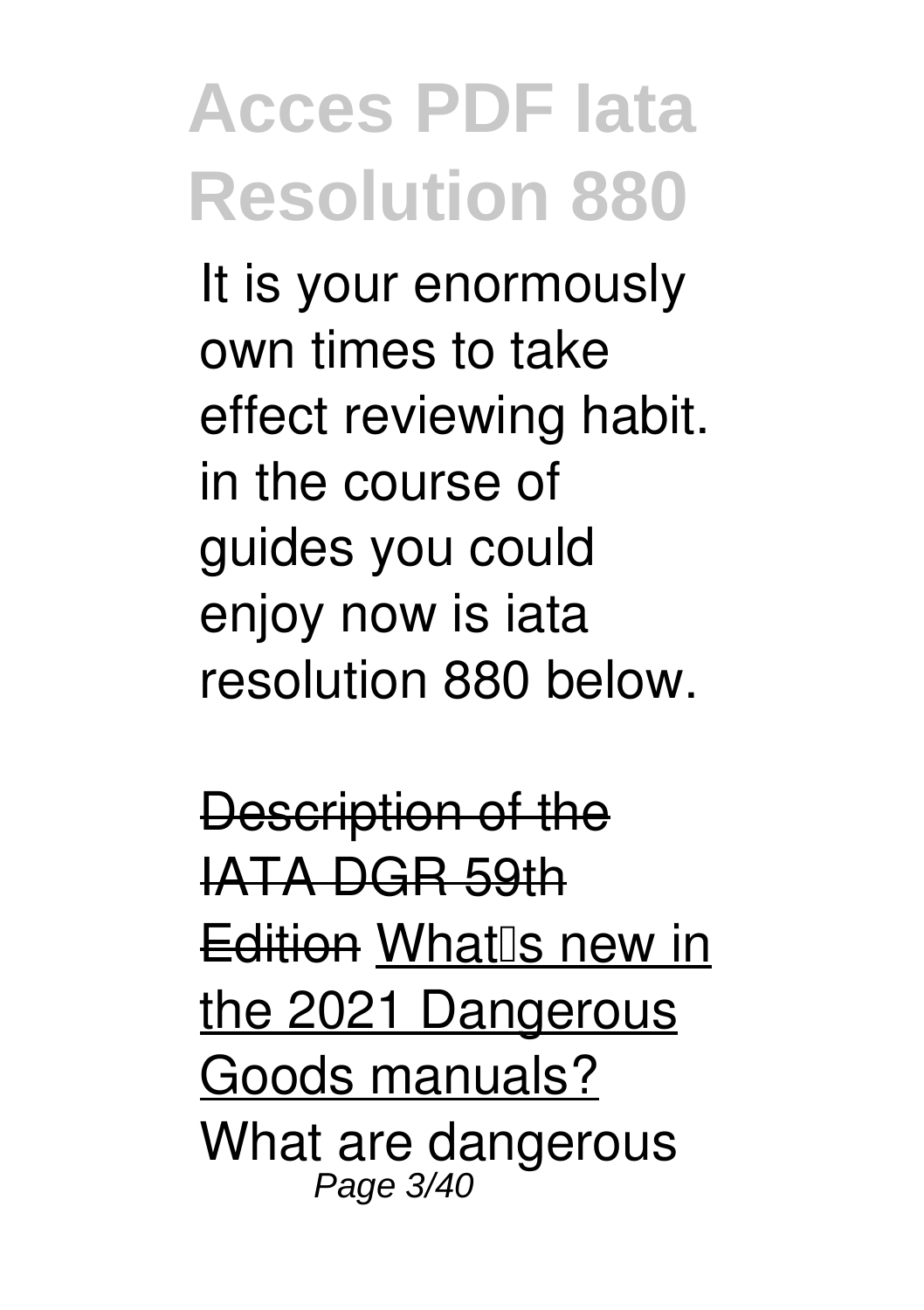**goods? IATA Dangerous Goods Air Shipper Training Requirements (IATA DGR 1.5)**

IATA Dangerous Goods Regulations IATA DGR II Whatlis new in the 2020 edition? Aviation - Dangerous Goods IATA Dangerous Goods (DG) AutoCheck True Page 4/40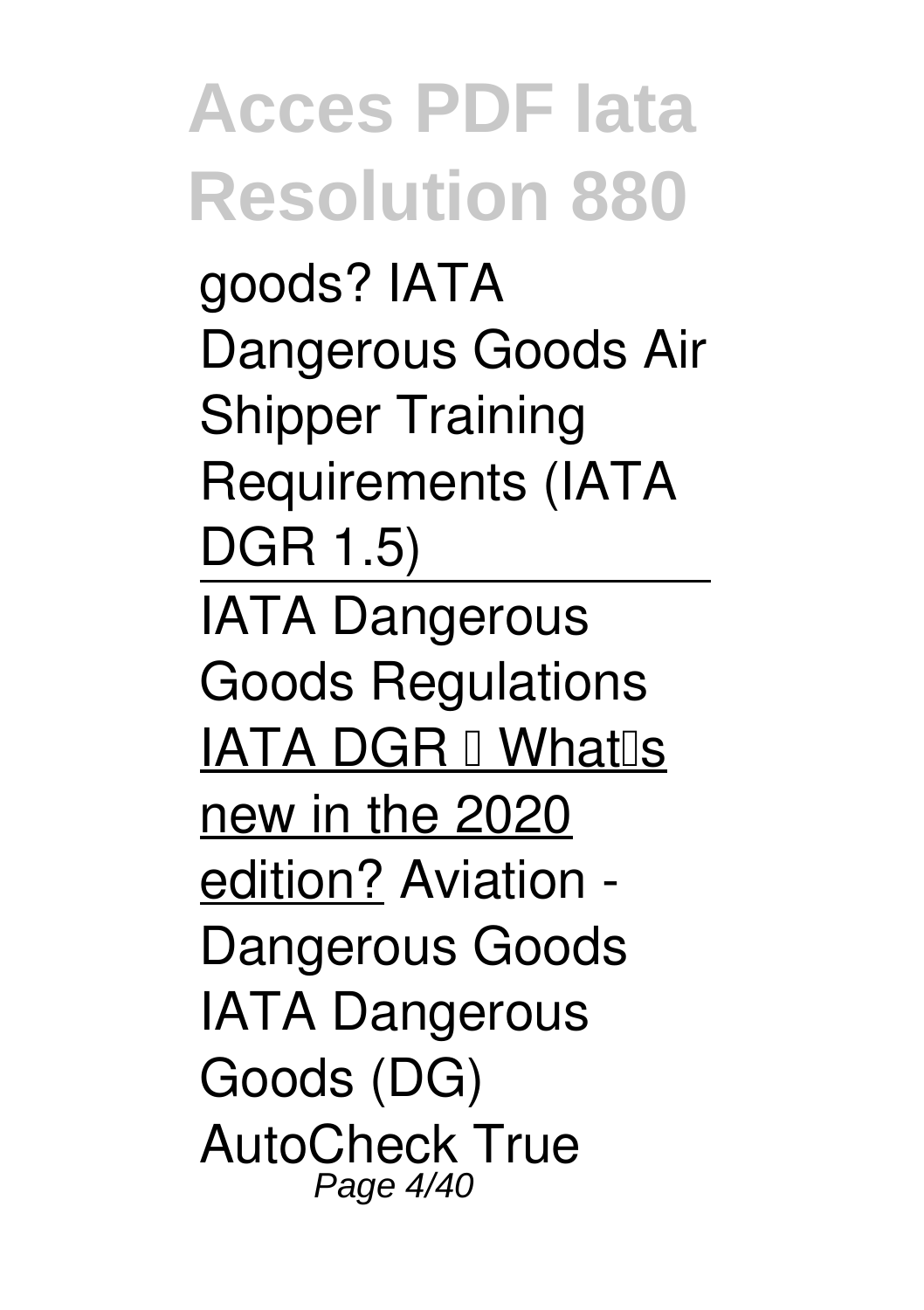**Deconvolution** Webinar (March 10, 2020 | 17:00 CET - 11:00 EST - 08:00 PST) IATA Lithium Battery Shipping Guidelines (LBSG) **IATA Training I Cargo** Warehouse Operations course at Fraport Card Encoding Engine | Smart Card Encoding and Personalizatio Page 5/40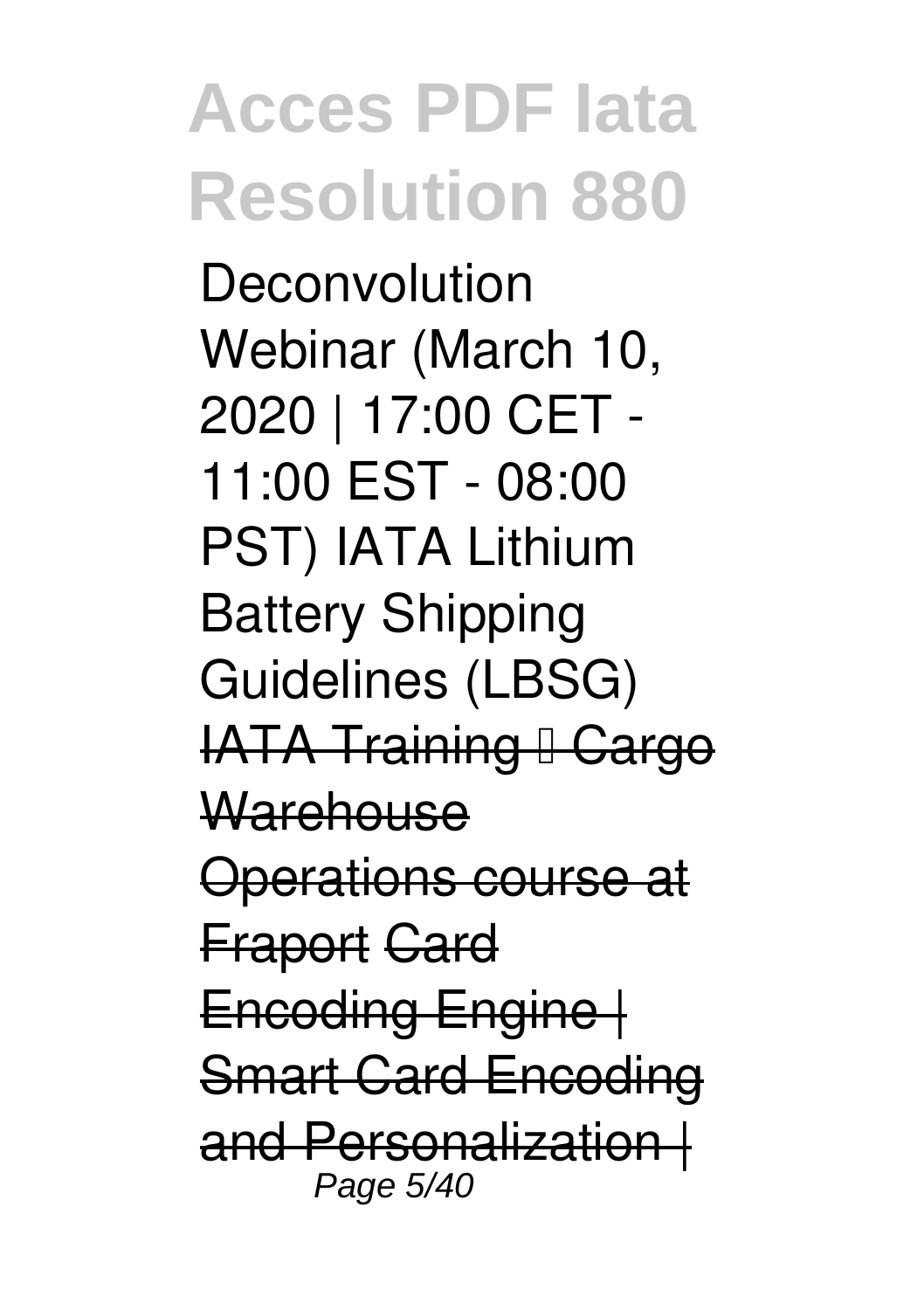**CardLogix** IATA and the Travel Industry How to become an air cargo expert? Peter Gerber of Lufthansa Cargo teaches you in simple steps IATA Courses Dangerous Goods Packaging incorrect \u0026 correct use Starting Salaries after IATA certification  $|$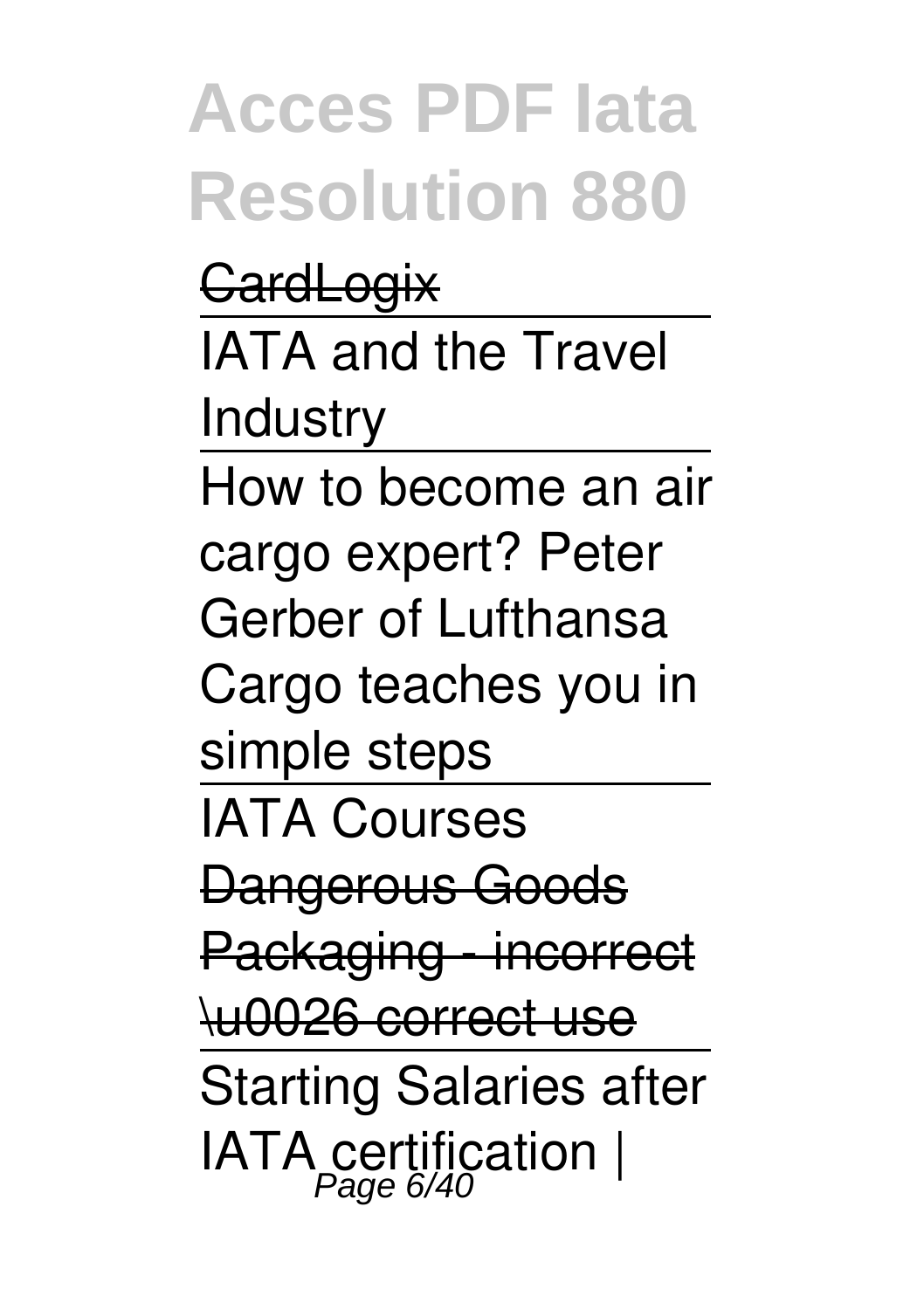Explained by Ajay Kurseja, Director, ITTI IATA70 Video DOT Hazmat and Hazard Class Labels for all Dangerous Goods Shipments from Labelmaster Aurion Learning - Introduction to Aviation Security (AvSEC) ENGLISH Limited Quantity Labels - Rules and Page 7/40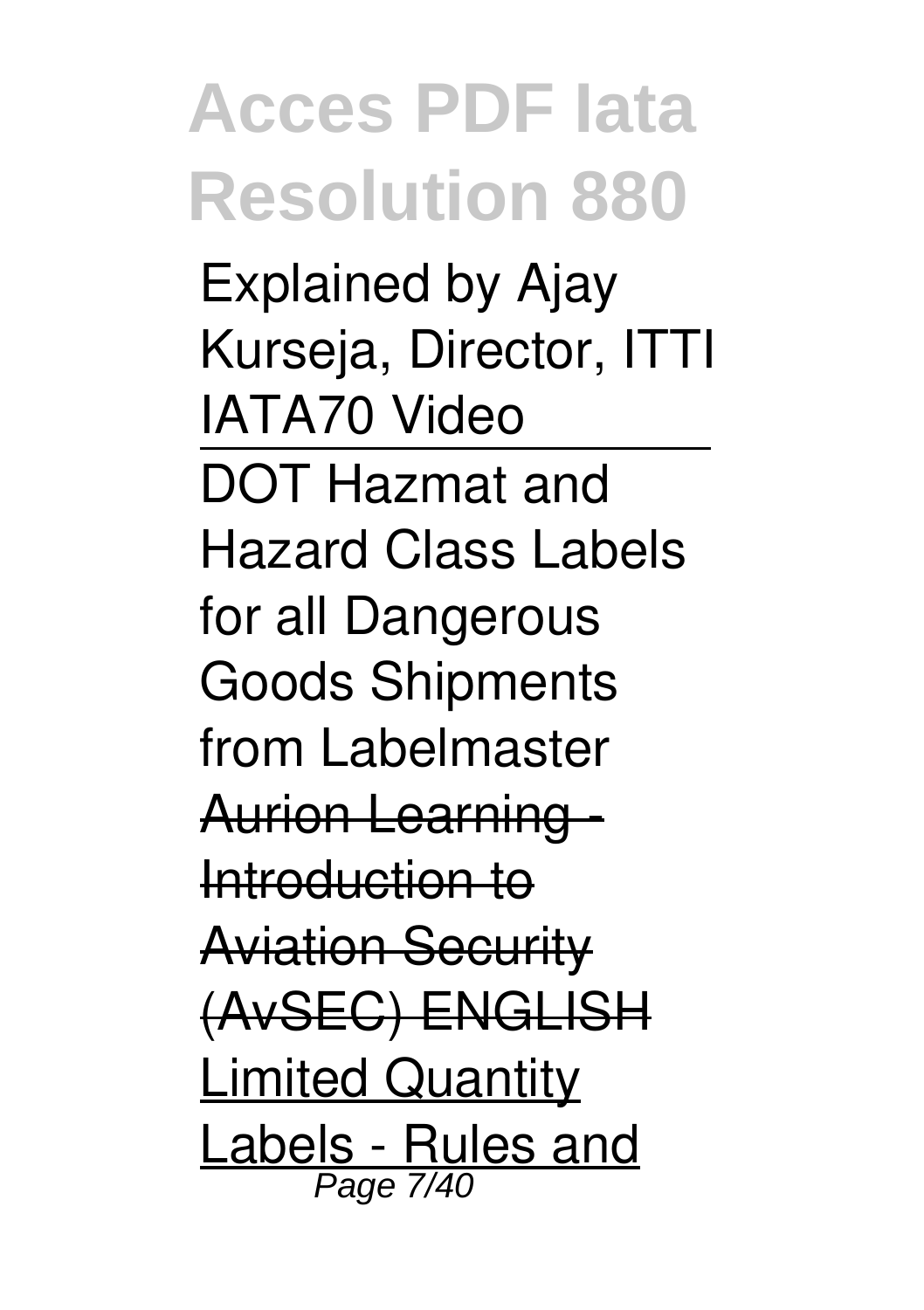Regulations I Presented by Labelmaster **IMDG** Code Packing And Tank Provisions Shipper's Declaration for Dangerous Goods for shipping Oxygen Cylinders *Dangerous Goods Classes and Classification* Why are IATA Dangerous Goods Regulations manuals Page 8/40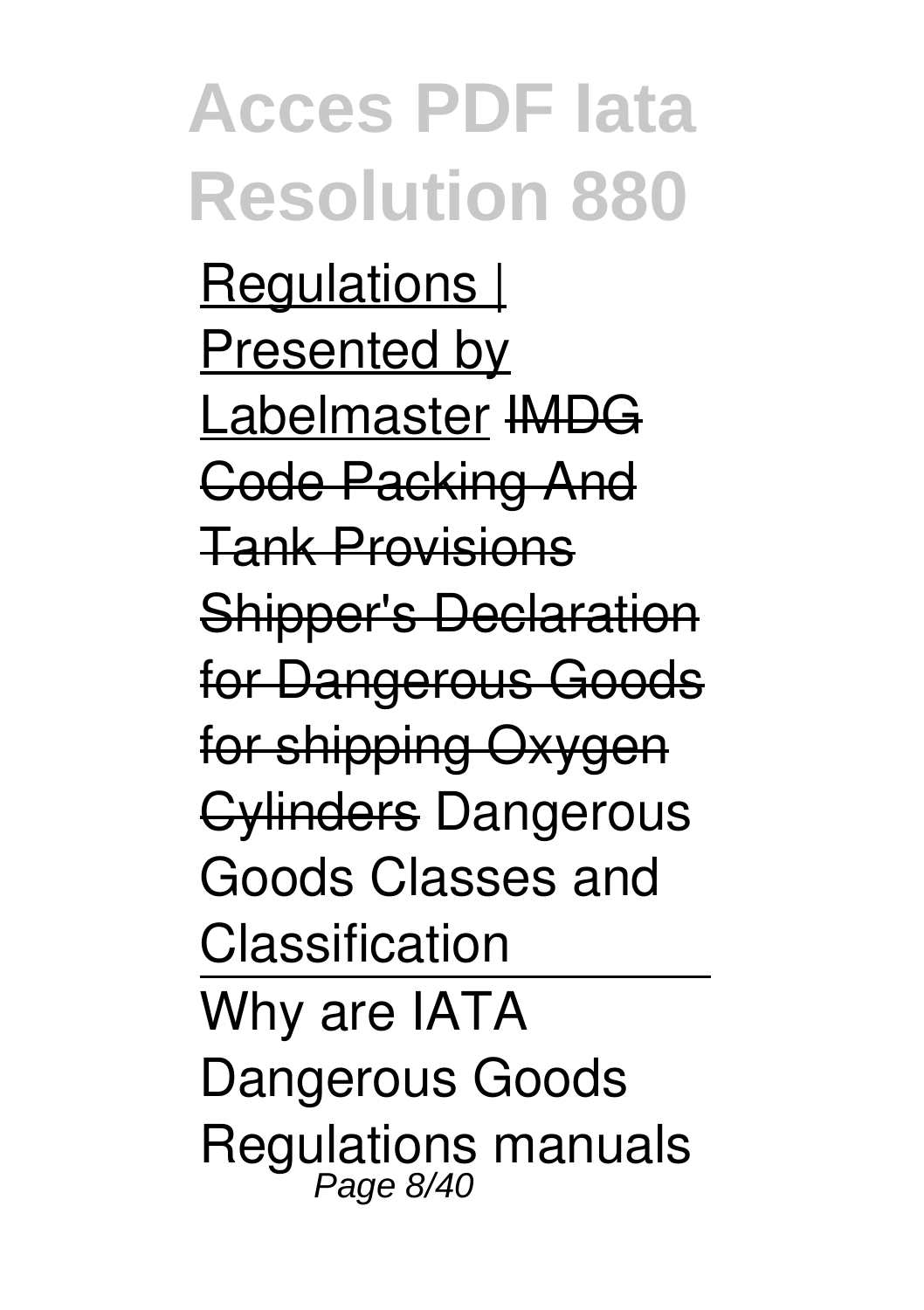updated every year? IATA Areas of the **World** 

DG Training Module 2 LimitationsWhat is the Limited Quantity Exception? **DG Training Module 1 Introduction** What<sup>lls</sup> new in the 2021 Cargo Operations manuals? *Iata Resolution 880* conditions of Page 9/40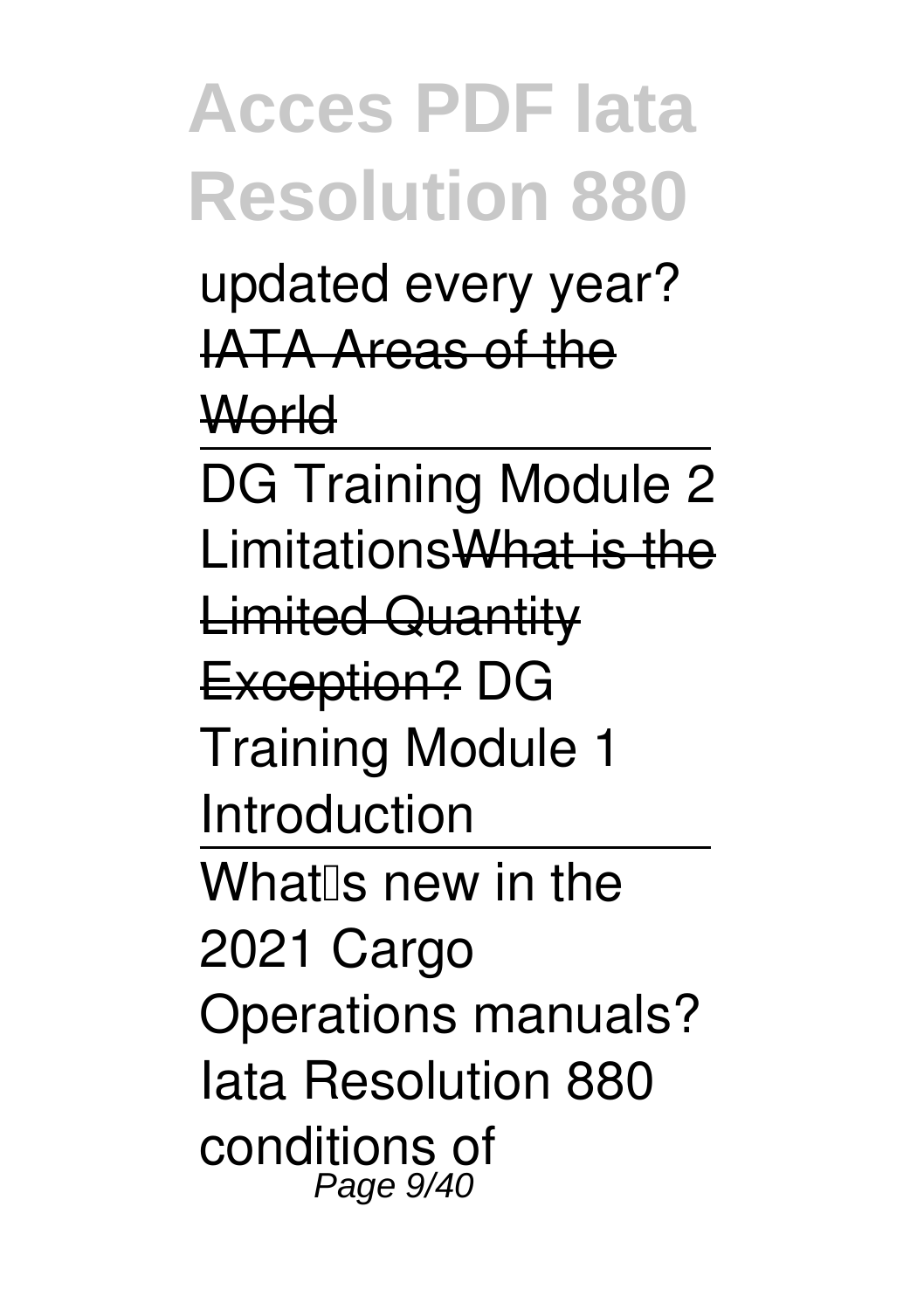Resolution 880 and declares that this Application is made in accordance with those terms and conditions. In particular, the clauses relating to eligibility of the Agent and eligibility of the person travelling have been noted. We undertake to pay the amount of fare due to the Airline Page 10/40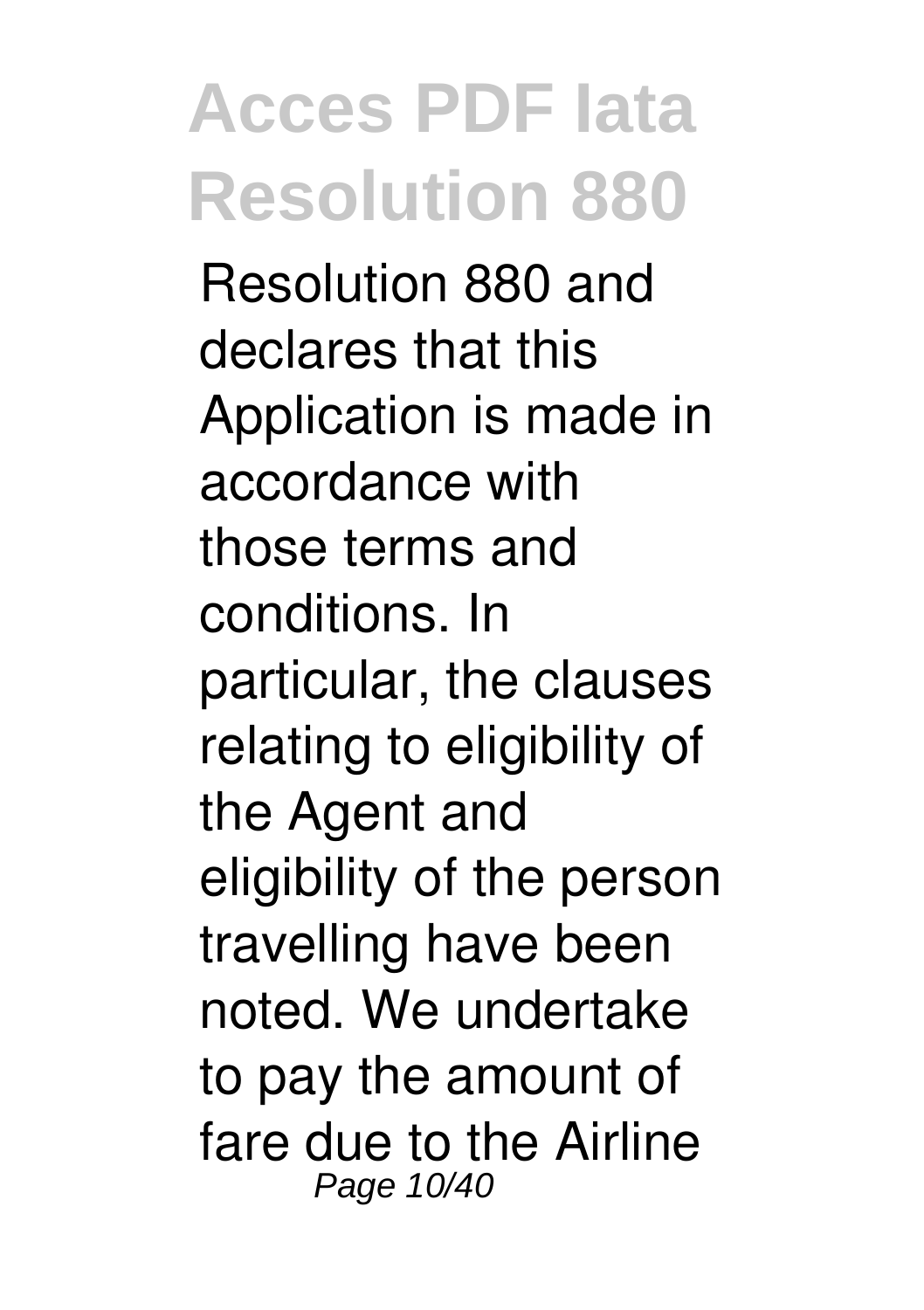as a consequence of this Application.

*Resolution 880 — Attachment 'A' RESOLUTION 880 XYZ TRAVEL ...* RESOLUTION 880 Attachment A XYZ TRAVEL AGENT use Travel Agency letterhead APPLICATION FORM REDUCED FARE Page 11/40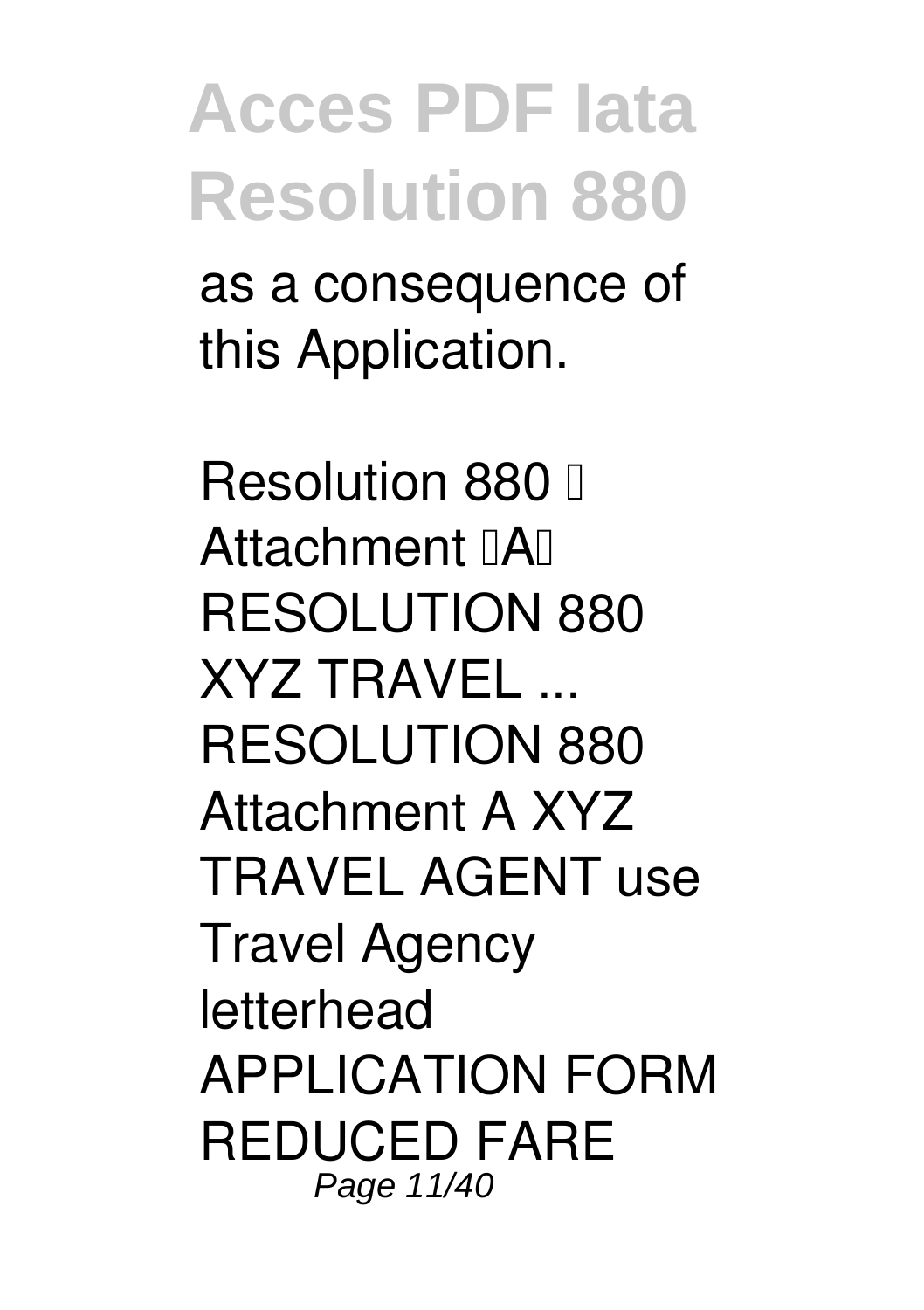**Acces PDF Iata Resolution 880** TRANSPORTATION RESOLUTION 880 IATA Airline to which Application is made. I am familiar with the restrictions governing our joint travel as outlined Resolution 880 Subparagraph 4. Given name of accompanying spouse if applicable.

*Get The Iata* Page 12/40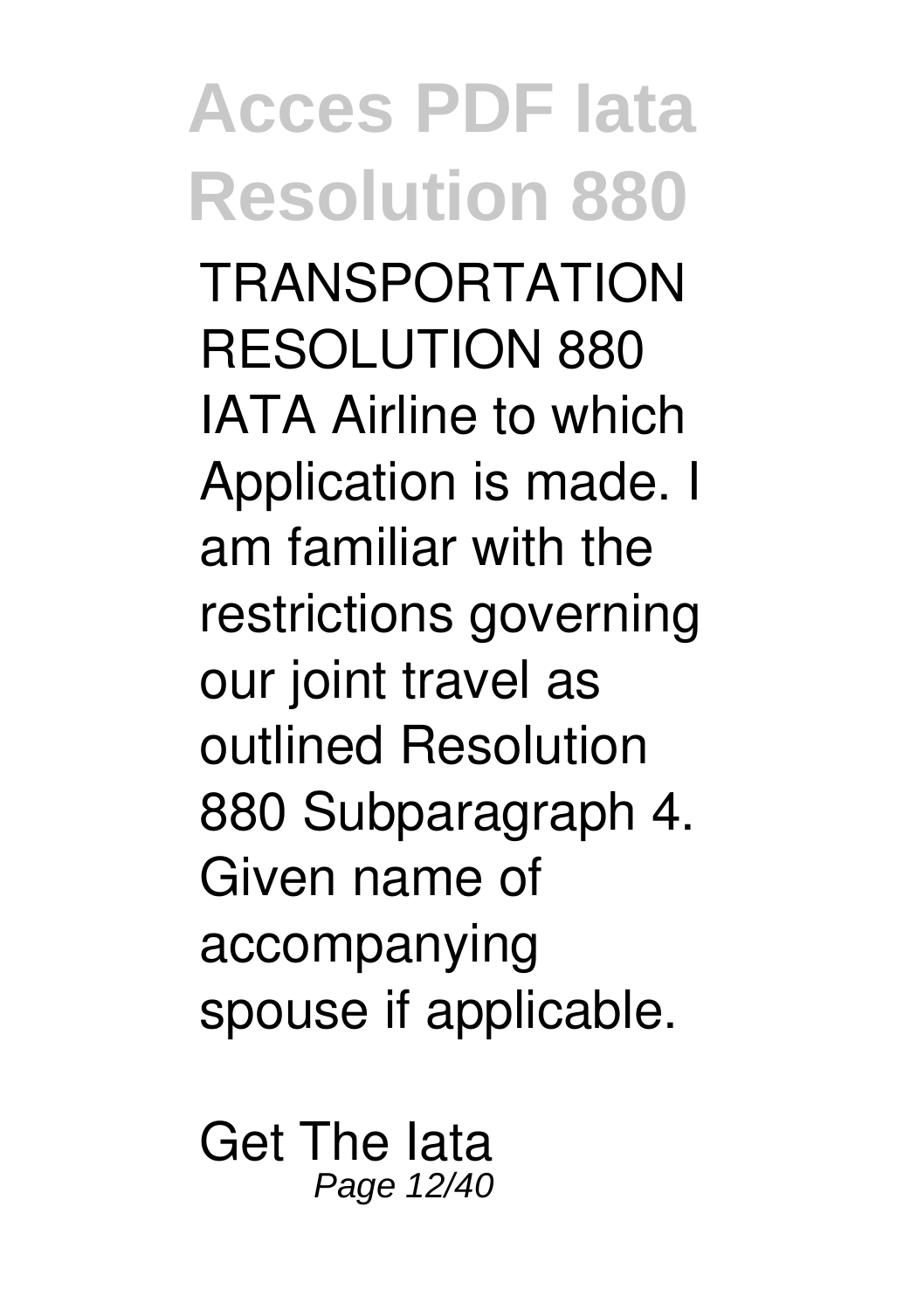*Resolution 880 Form - Fill Online, Printable*

*...* REDUCED FARE TRANSPORTATION RESOLUTION 880. IATA Airline to which Application is made: Address of Aproved L ocation/Administrative Office where person travelling (passenger) is employed (or to which he reports): Page 13/40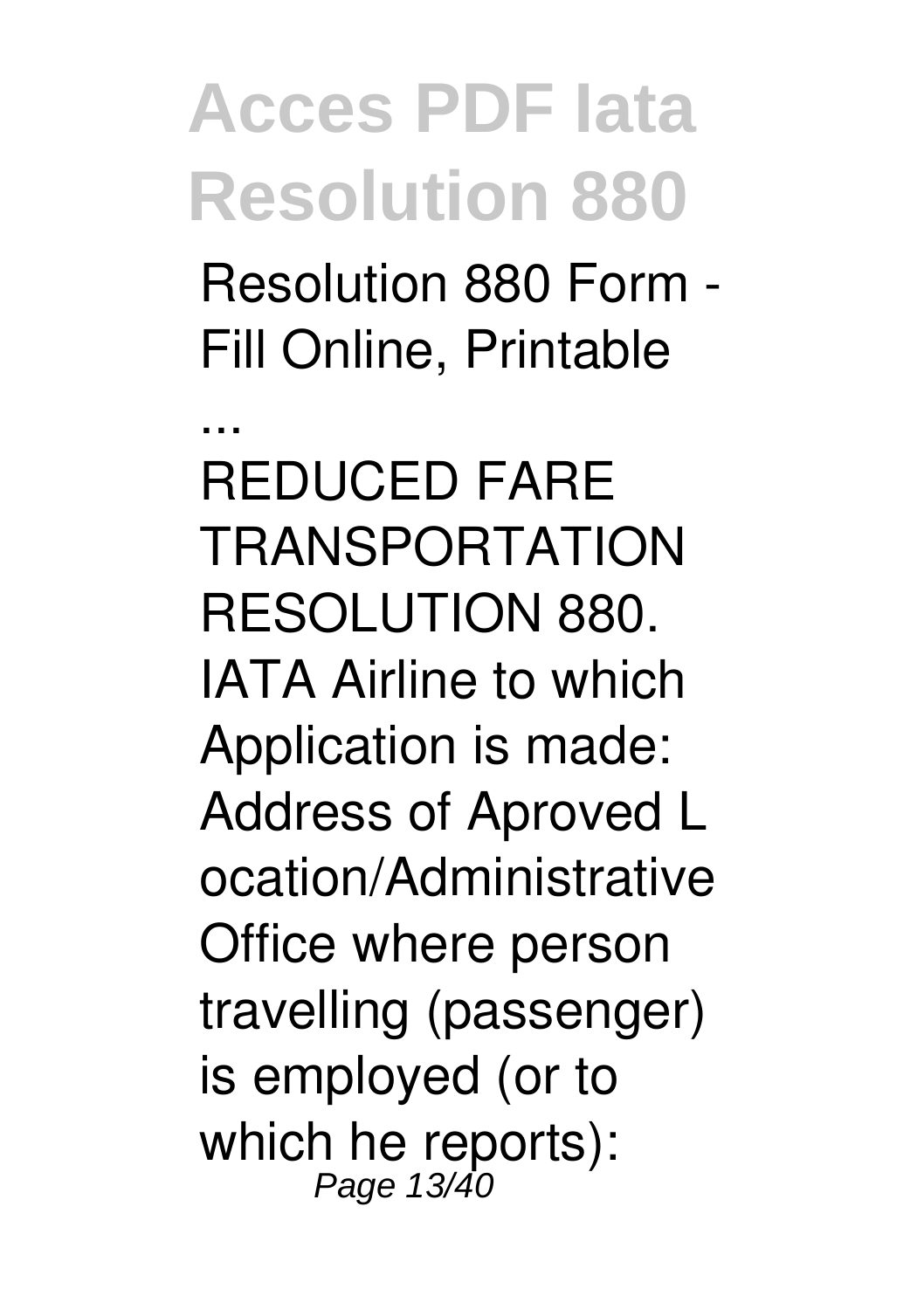Office telephone nº: Family name of passenger: First name and initial of passenger: Position/title of passenger: Given name of accompanying spouse, (if applicable):

*REDUCED FARE TRANSPORTATION* Page 14/40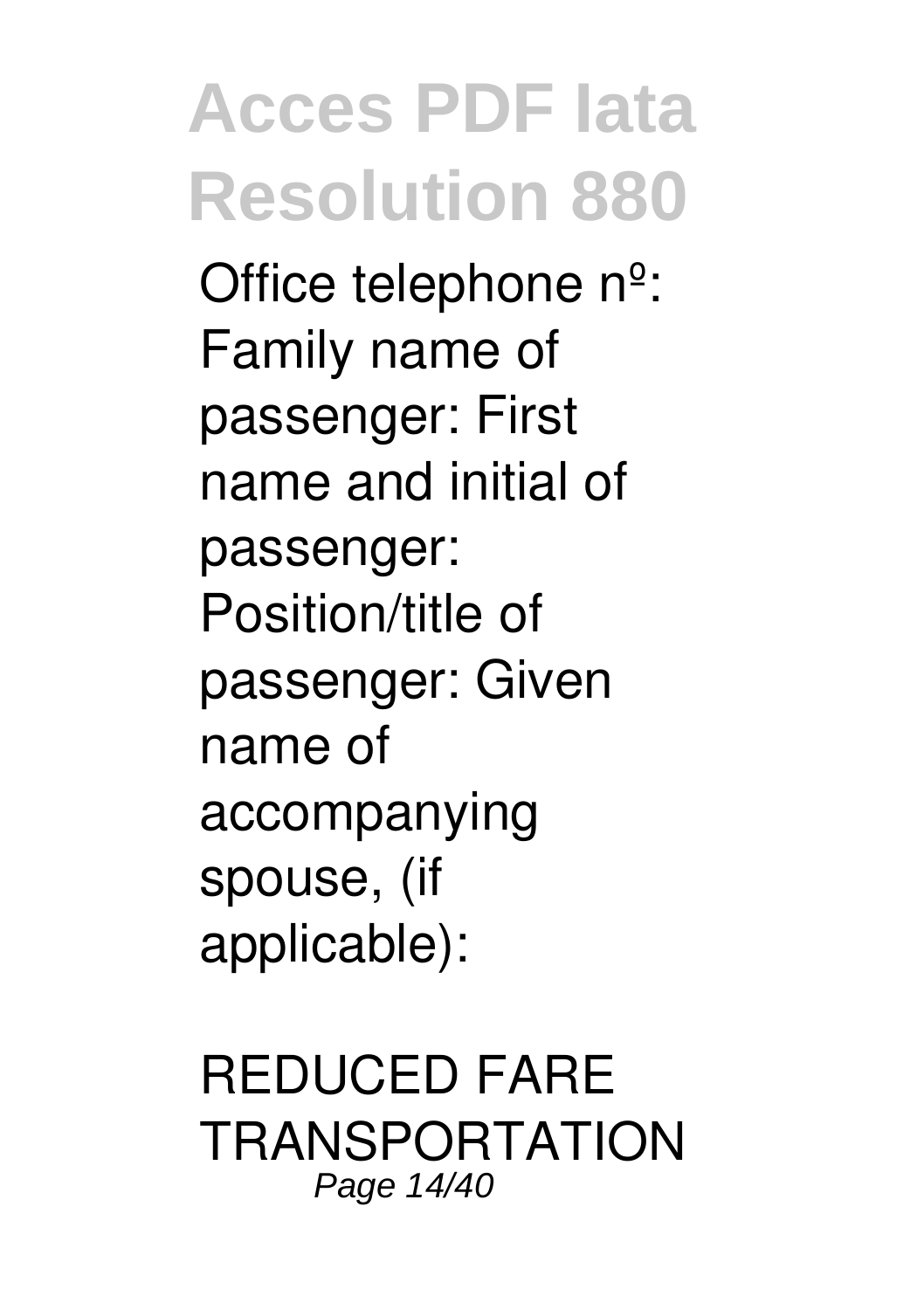**Acces PDF Iata Resolution 880** *RESOLUTION 880 IATA Airline to ...* Resolutions are binding for IATA member airlines. Adopting, changing or rescinding a resolution requires unanimous support from all airlines participating in the conference. Recommended Practices are not Page 15/40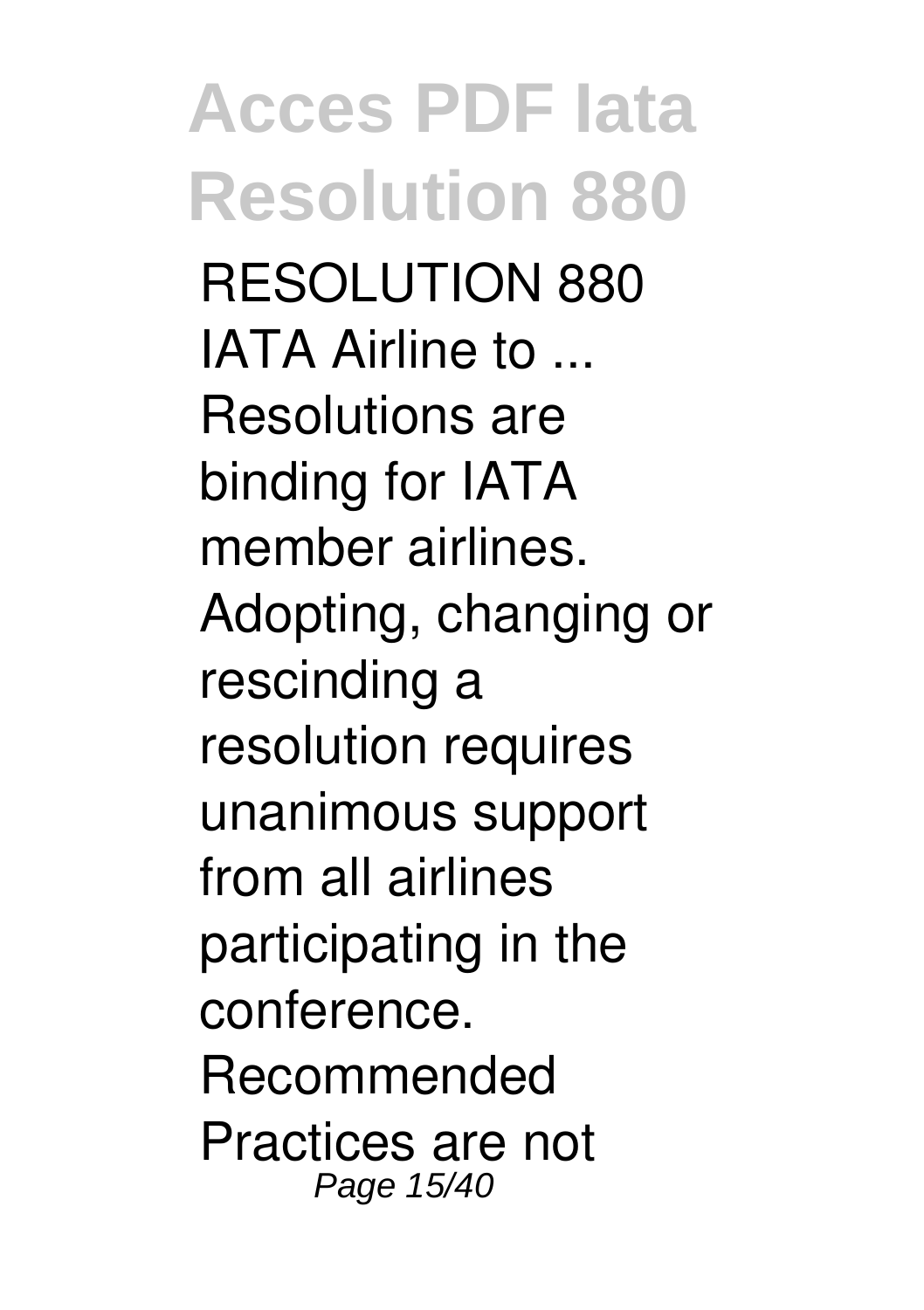binding but provide guidance. Adoption of a Recommended Practices requires the support of two thirds of the airlines participating in the ...

*IATA - Resolution Directory* Rate Iata Resolution 880 as 5 stars Rate Iata Resolution 880 as 4 stars Rate Iata Page 16/40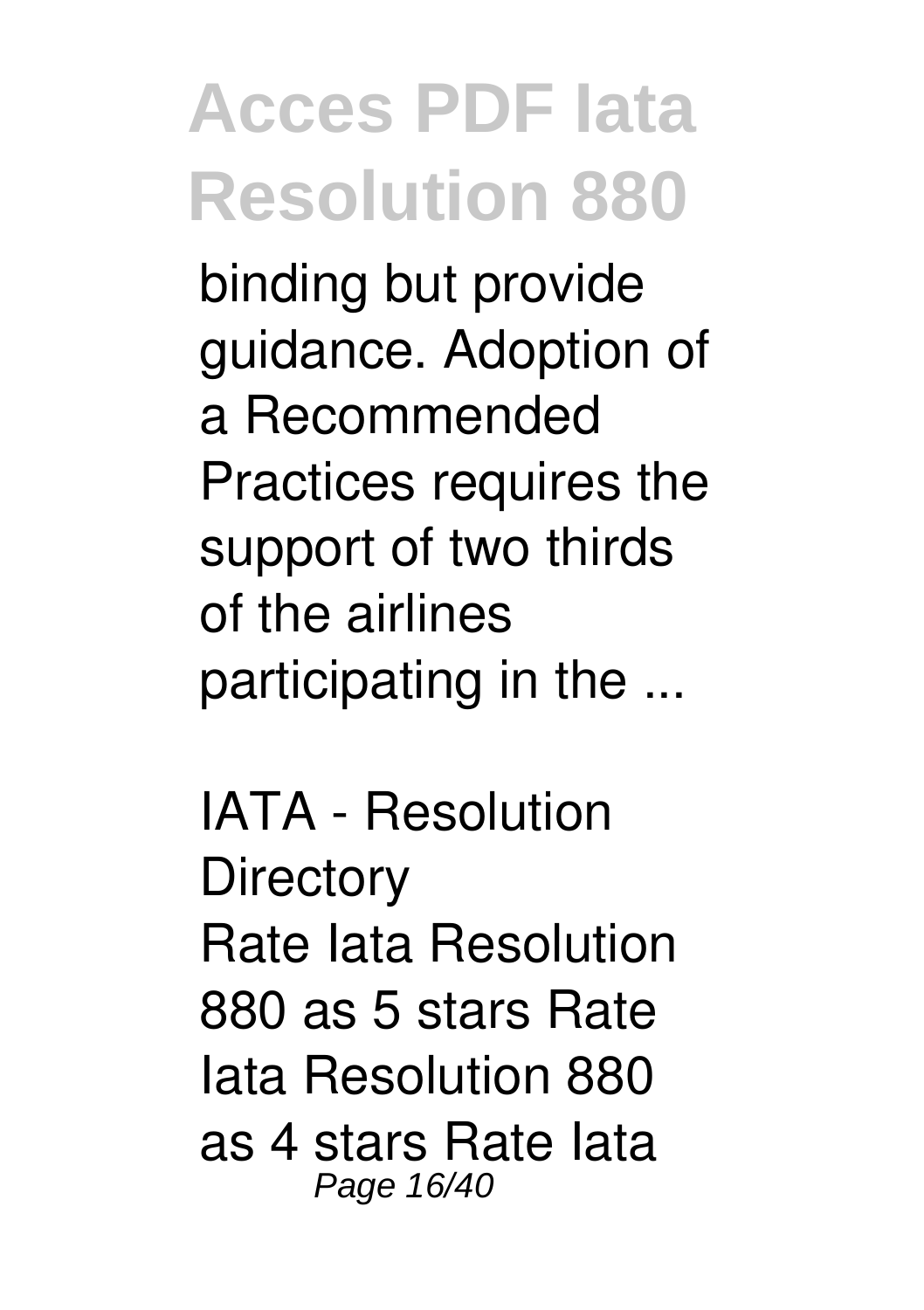Resolution 880 as 3 stars Rate Iata Resolution 880 as 2 stars Rate Iata Resolution 880 as 1 stars 55 votes SignNow's web-based service is specifically made to simplify the organization of workflow and enhance the whole process of competent document Page 17/40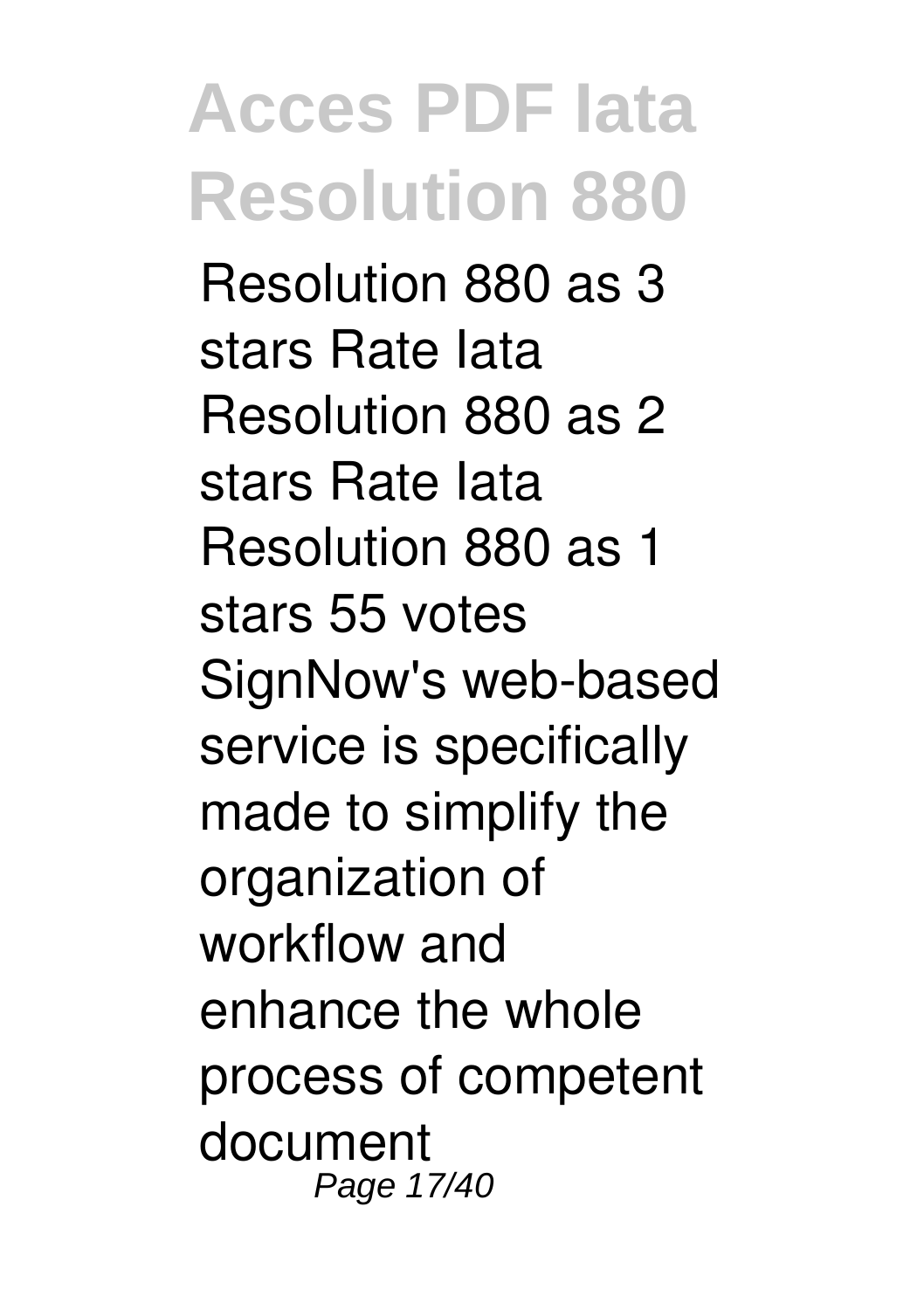management.

*Resolution 880 form - Fill Out and Sign Printable PDF ...* conditions of Resolution 880 and declares that this Application is made in accordance with those terms and conditions. In particular, the clauses relating to eligibility of<br>Page 18/40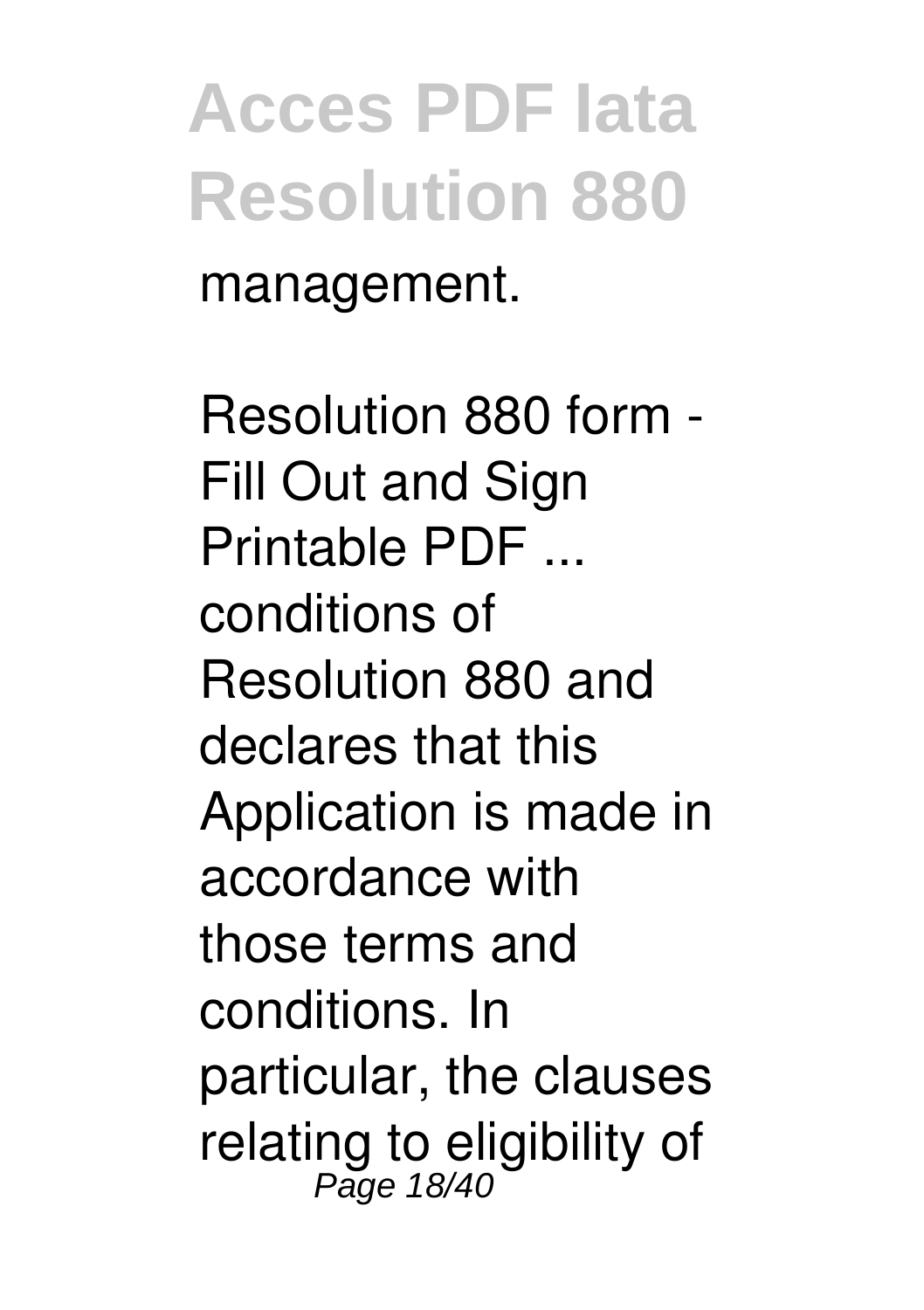the Agent and eligibility of the person travelling have been noted. We undertake to pay the amount of fare due to the Airline as a consequence of this Application.

*RESOLUTION 880 - pairnz.com* A resolution provides terms and conditions that applicants and Page 19/40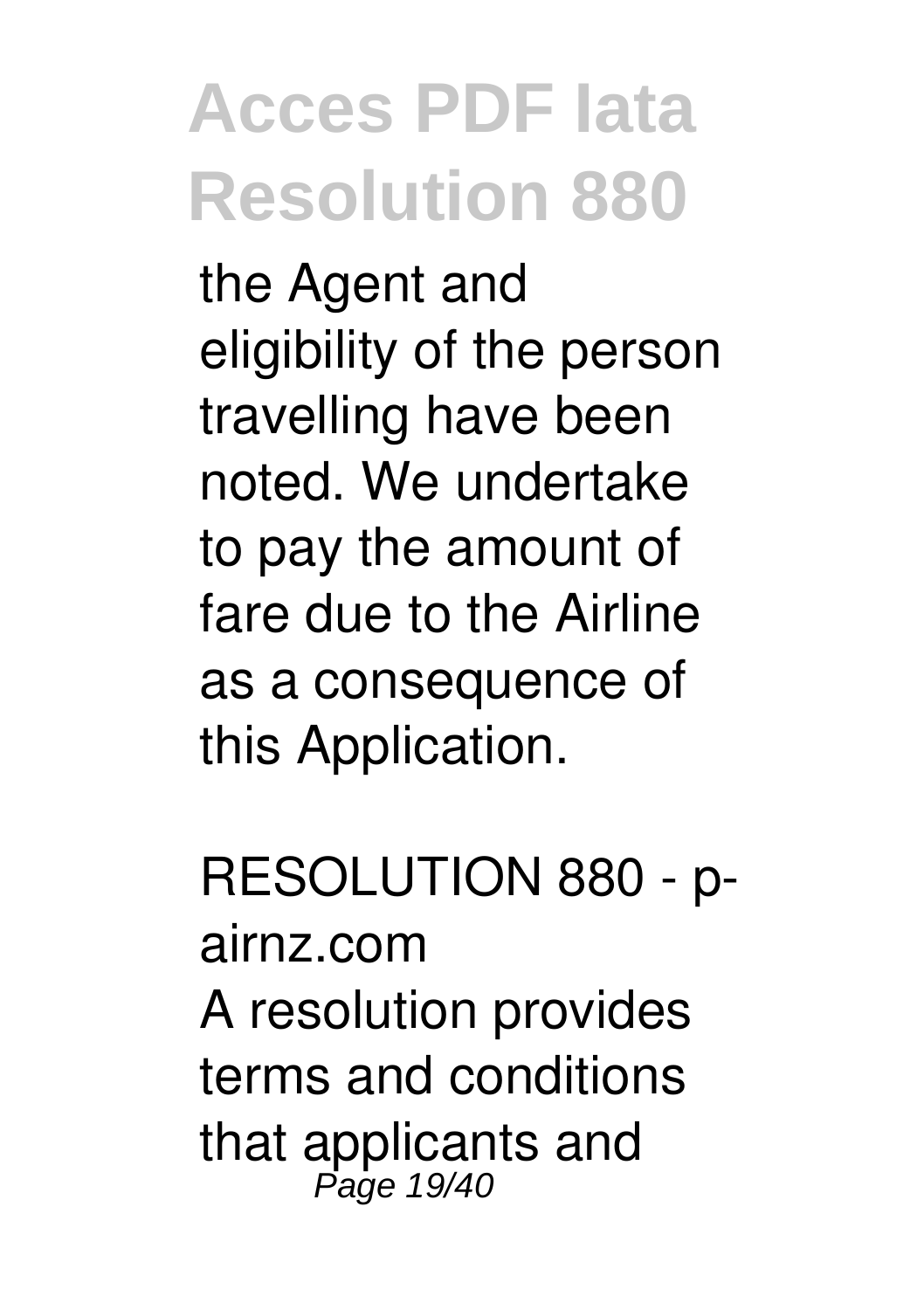Accredited Agents must comply with to undertake sales on behalf of IATA member airlines. The Resource Center below contains all of the currently effective Resolutions of the IATA Passenger Agency Conference .

*IATA - PAC Resolutions* Page 20/40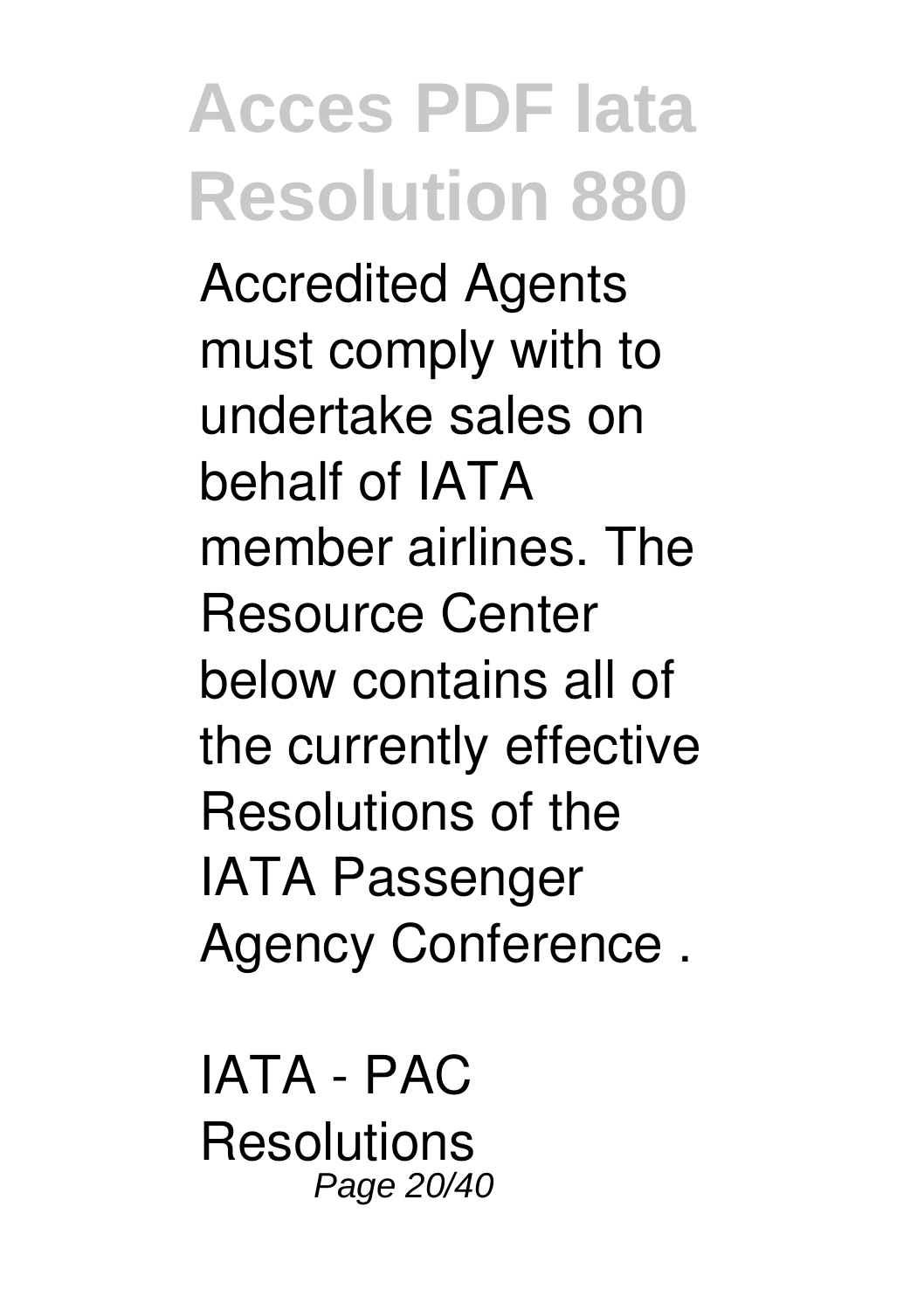Passenger Agency **Conference** Resolutions. The resolutions issued by the Passenger Agency Conference form the basis of the industry distribution system. A resolution provides terms and conditions that applicants and Accredited Agents must comply with to Page 21/40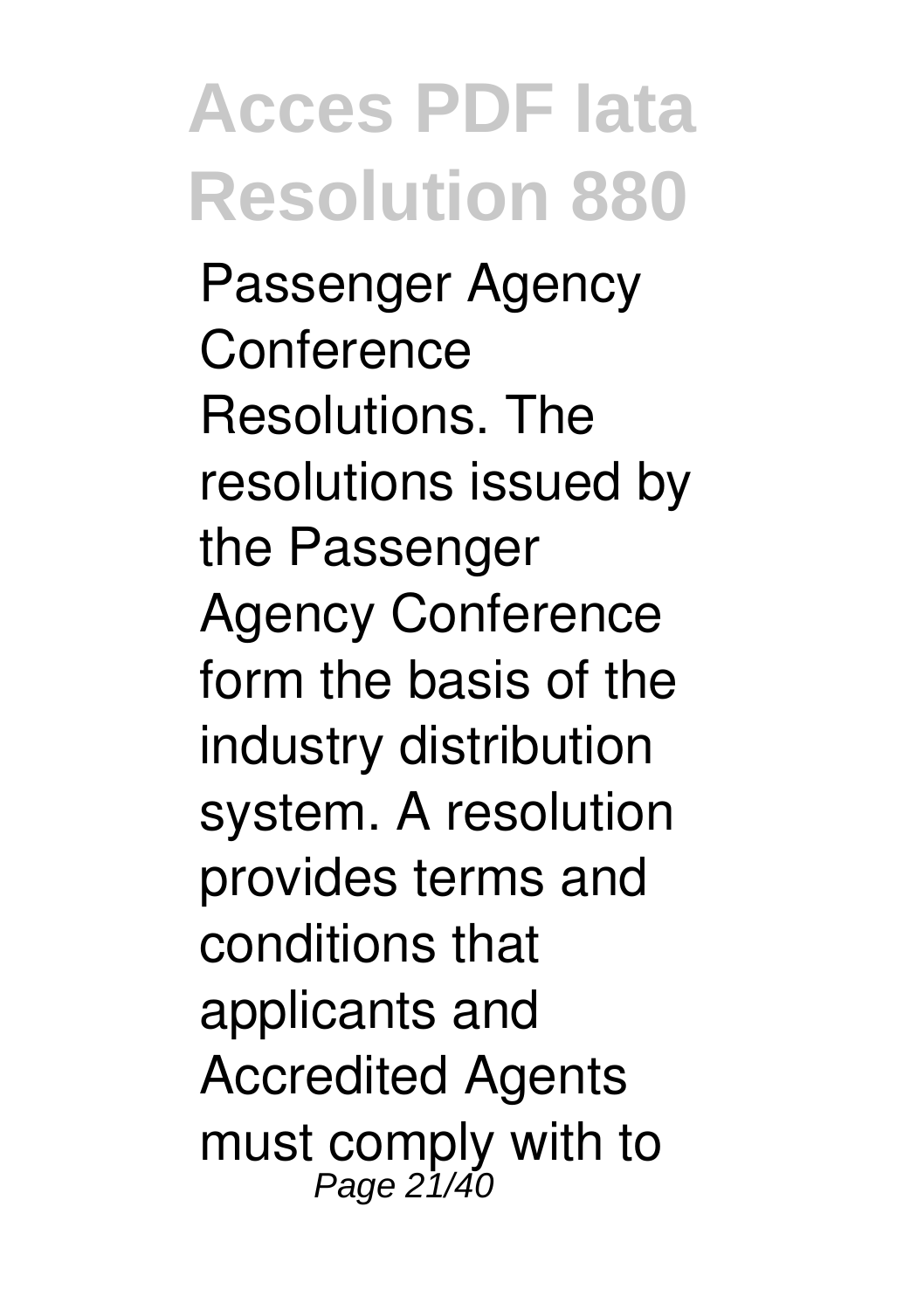undertake sales on behalf of IATA member airlines.

*Resource Center - International Air Transport Association* Resolution 890 6.2 Signature-on-File Transaction Security Standards (PCI DSS) with respect to the issu- ance of Traffic Documents for which Page 22/40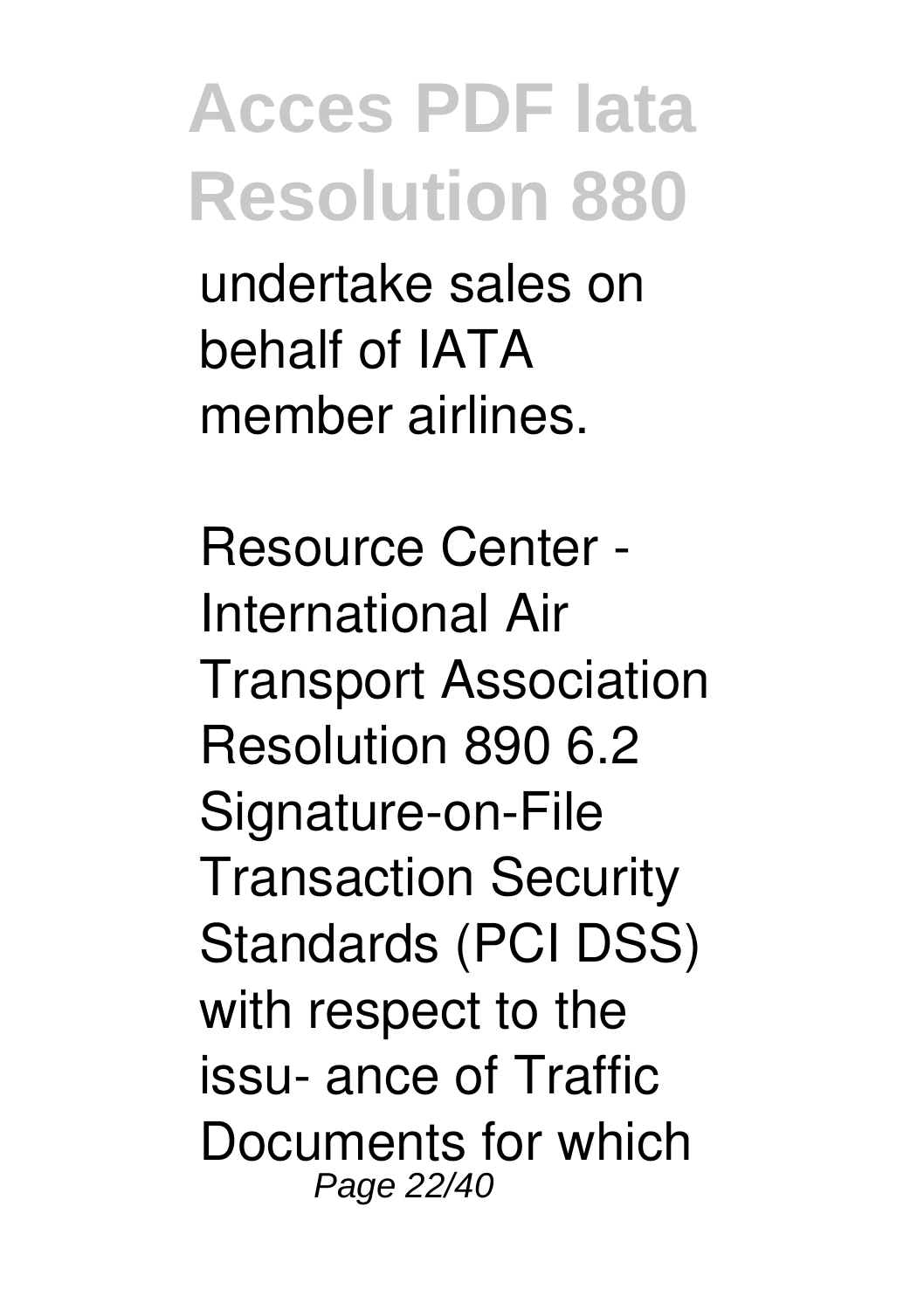payment is made by 6.2.1 For a Signatureon-File transaction, where the Card a Customer Card that is accepted by the Agent on behalf Holder empowers the Agent to issue a Traffic Document of a Member/Airline.

*RESOLUTION 890 - IATA* Page 23/40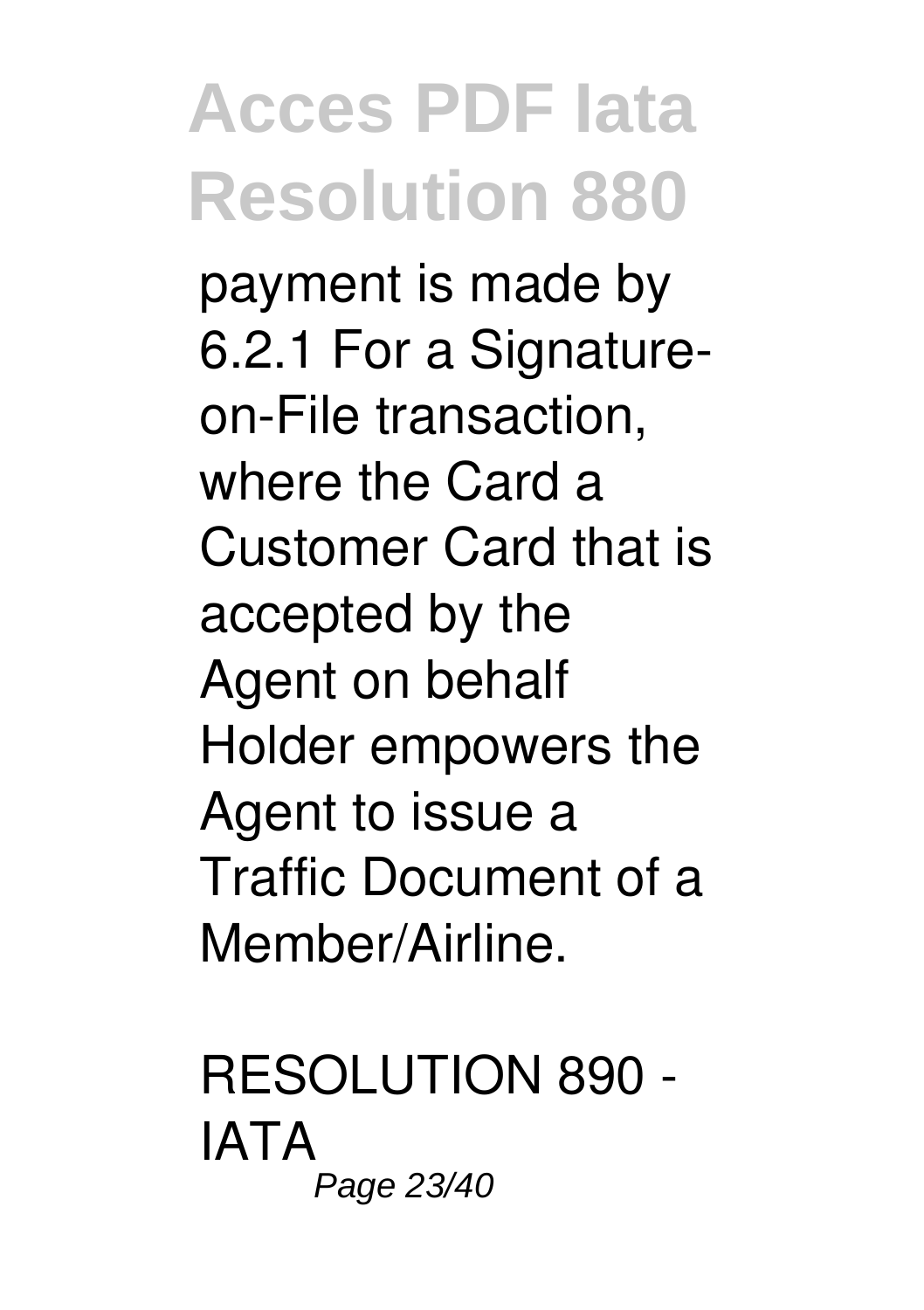880 et en ai saisi la signification. Je déclare en outre que la présente demande est effectuée en conformité avec ces dernières et que jlai pris bonne note en particulier, des dispositions concernant les conditions à remplir tant par llagent que par la personne qui Page 24/40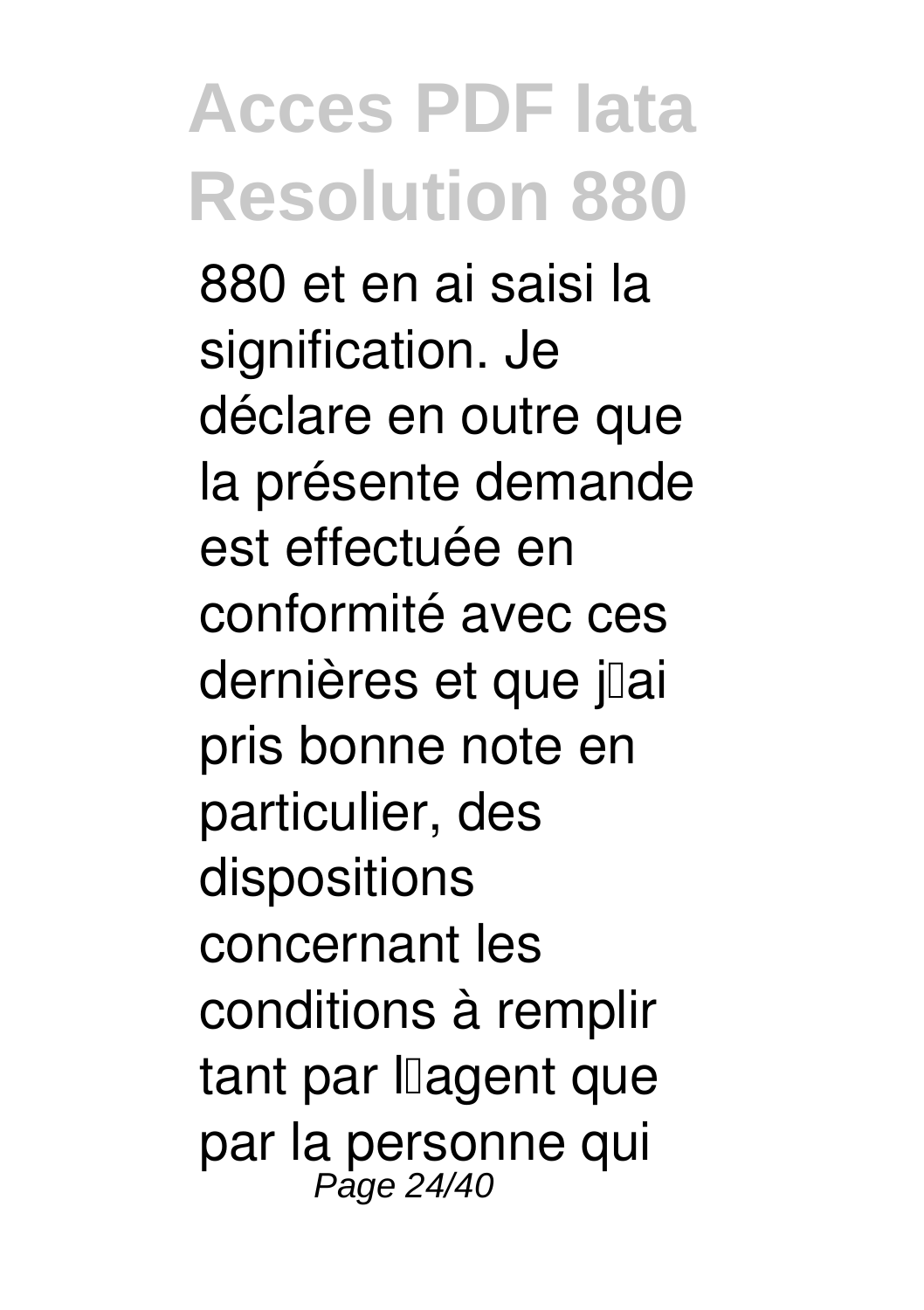doit effectuer le voyage.

*FORMULAIRE IATA DE DEMANDE DE TRANSPORT A TARIF RÉDUIT* Amended Resolution 890 <sub>I</sub> Customer Card Sales Rules Attention: All IATA accredited Agents Date: 28 February, 2018 Dear Agent, In its Page 25/40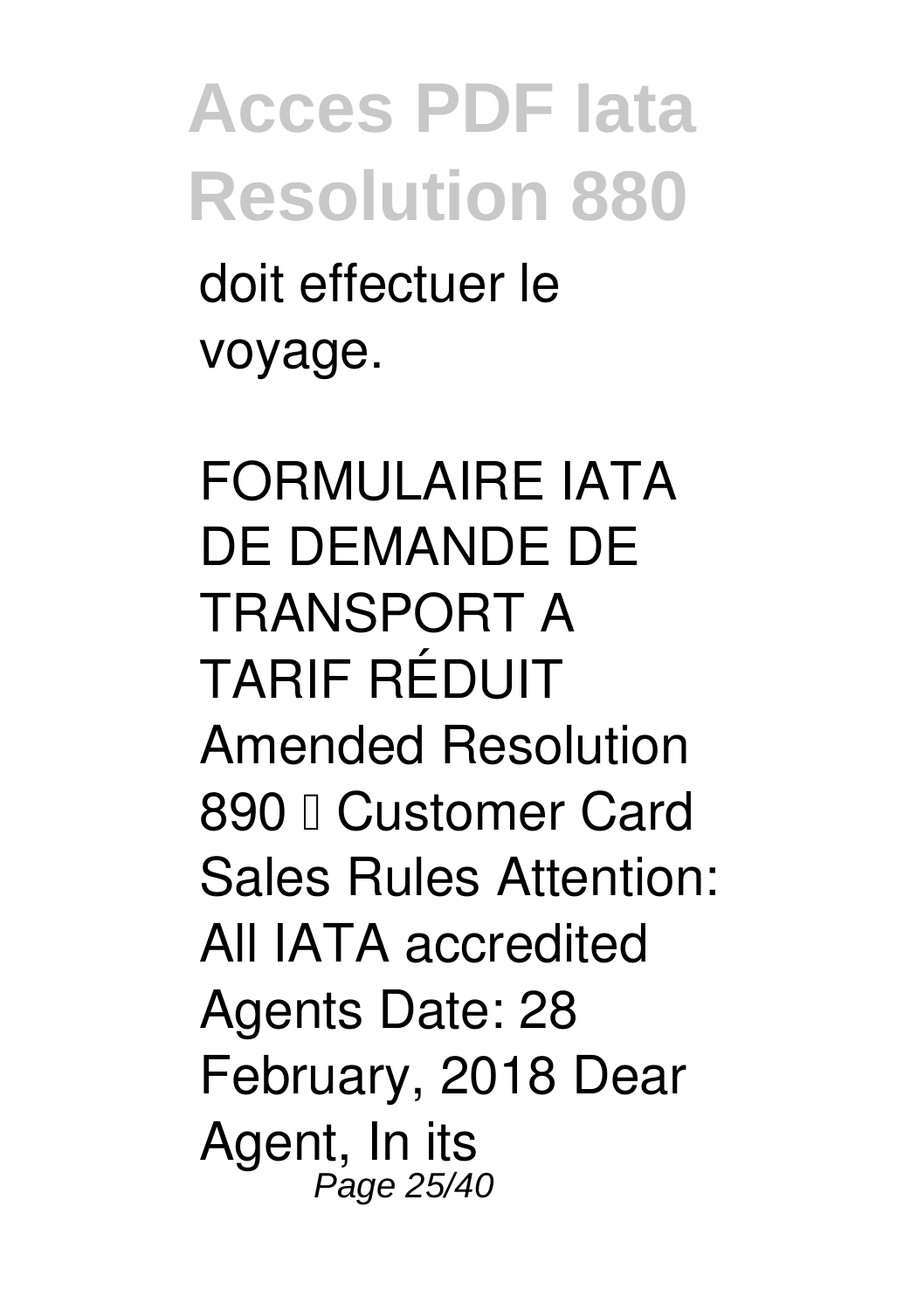November 2017 meeting, the Passenger Agency Conference (PAConf) adopted a Resolution package enabling the implementation of NewGen ISS and Transparency in Payments (TIP), effective from 1 March, 2018.

*Amended Resolution* Page 26/40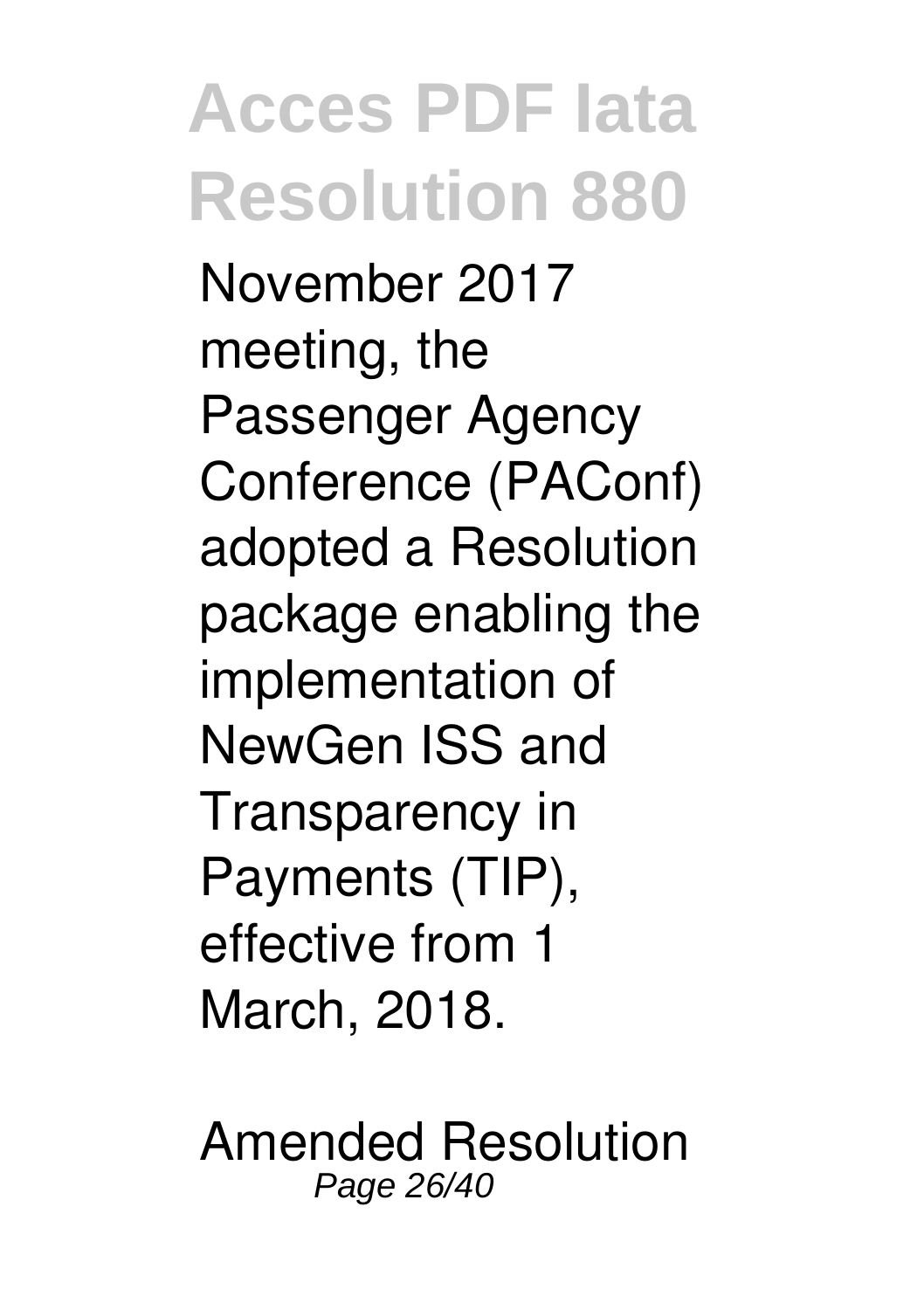*890 Customer Card Sales Rules* A new resolution formalising that IATA can conduct pilots in BSPs for the four NewGen ISS components with the endorsement of the Passenger Agency Conference Steering Group. Resolution 880 Reduced Fares for Accredited Page 27/40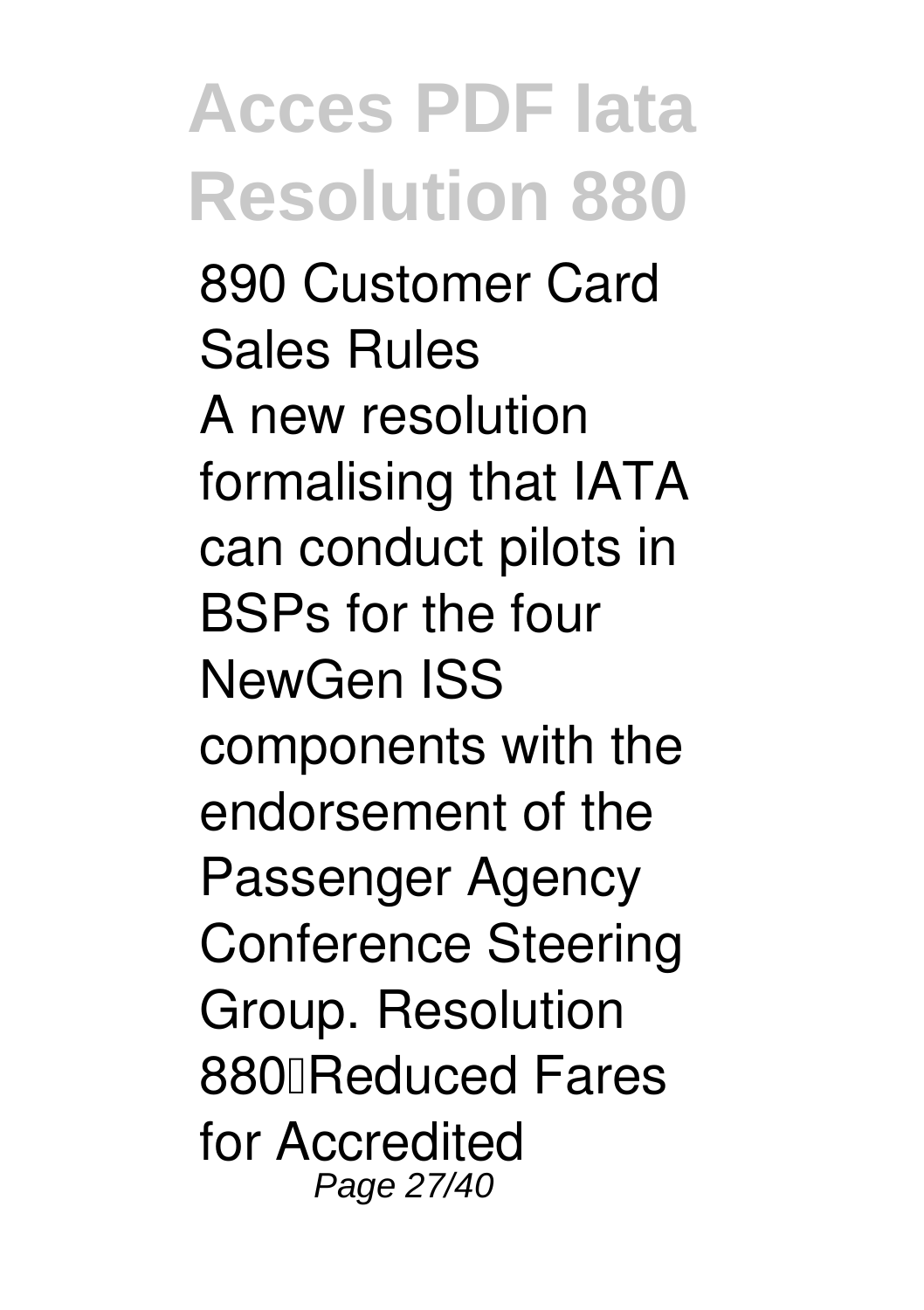Passenger Sales Agents Paragraph 11: removal of the wording lor is suspended<sup>[]</sup>. **REFERENCE** MARKS USED FOR RESOLUTIONS

*Resolution 818g Edition - iata-asd.com* Iata Resolution 880RESOLUTION 880 Attachment A Page 28/40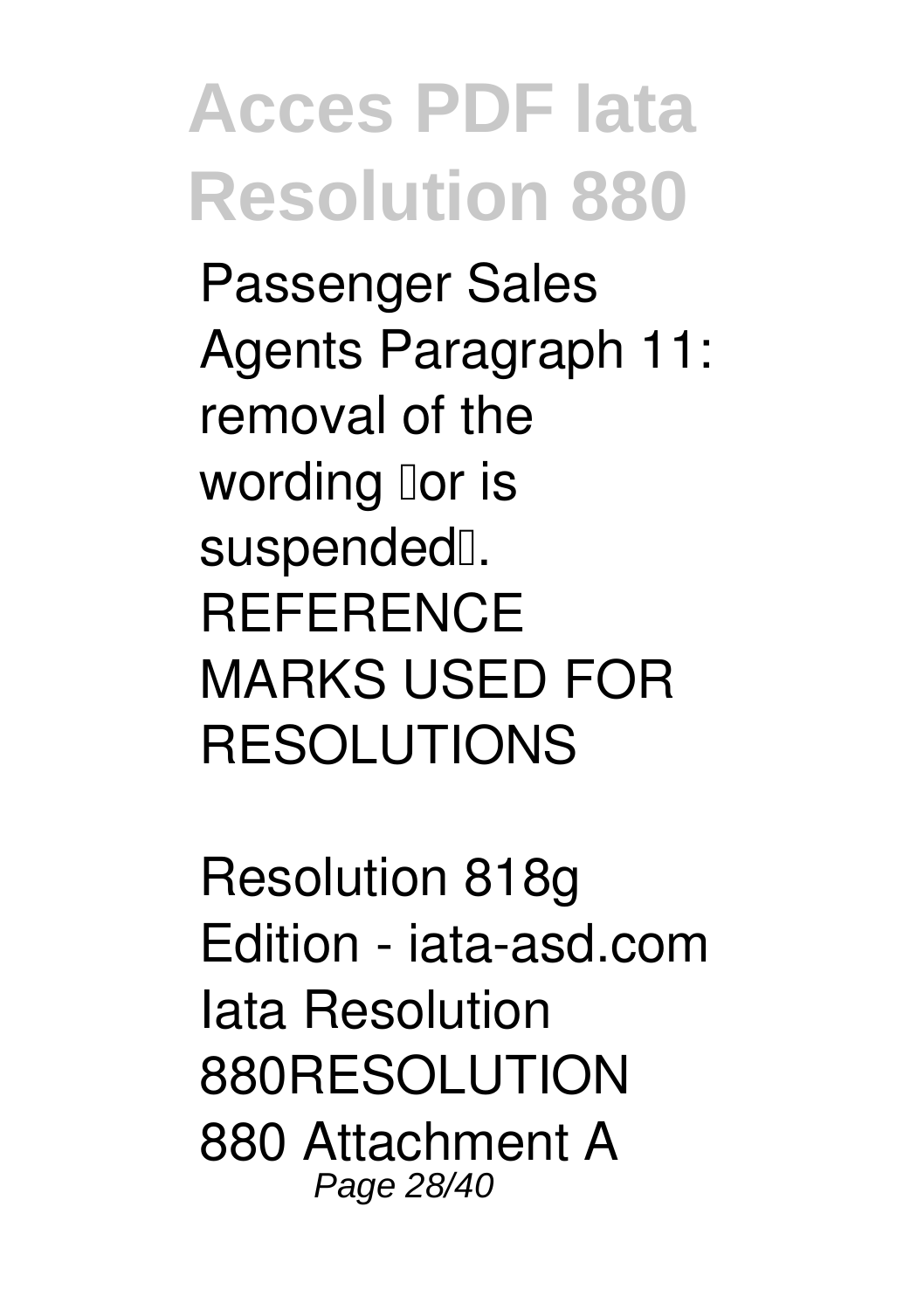**Acces PDF Iata Resolution 880** XYZ TRAVEL AGENT use Travel Agency letterhead APPLICATION FORM REDUCED FARE TRANSPORTATION RESOLUTION 880 IATA Airline to which Application is made. I am familiar with the restrictions governing our joint travel as outlined Resolution 880 Subparagraph 4. Page 29/40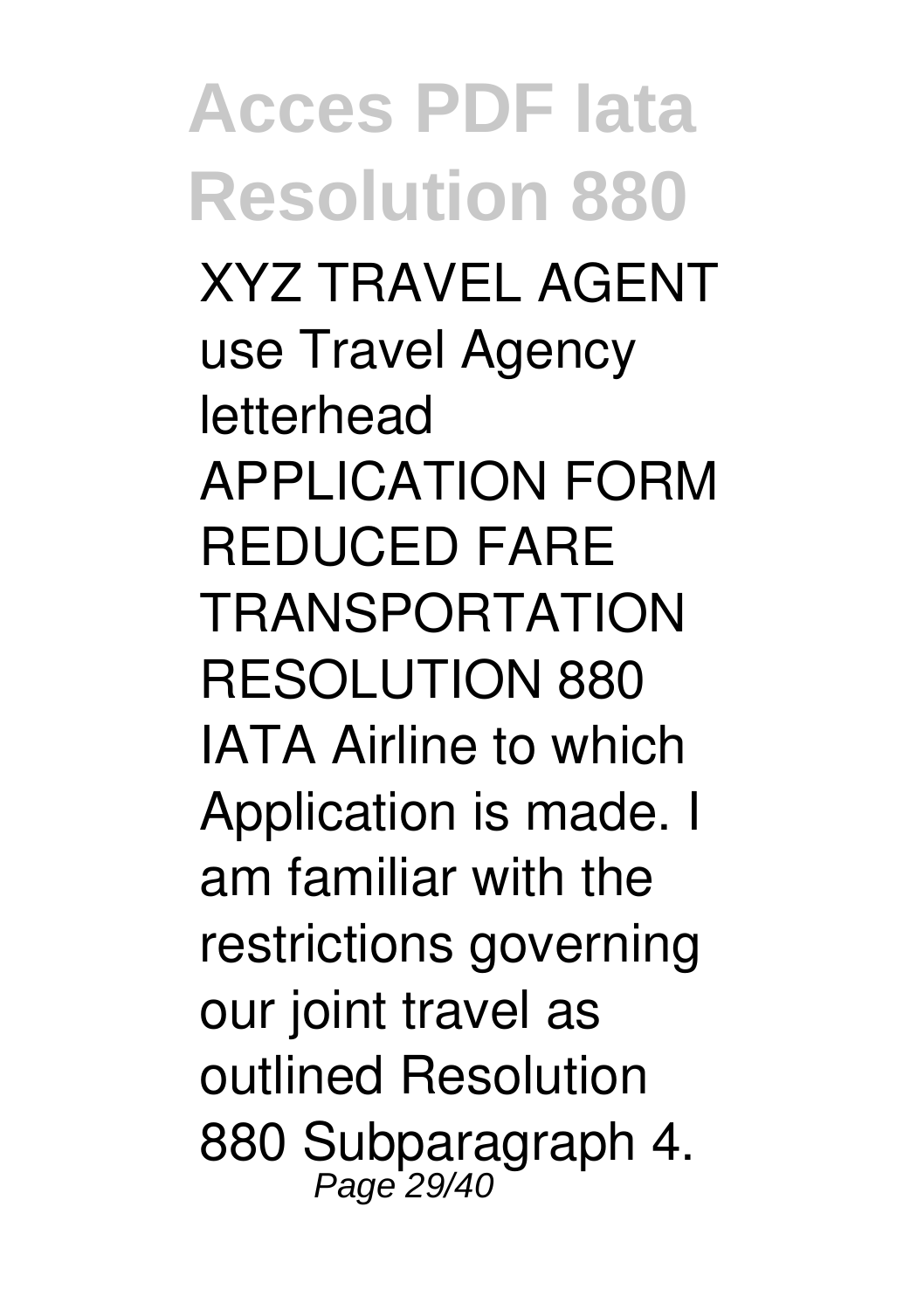Given name of accompanying Page 5/26

*Iata Resolution 880 builder2.hpdcollaborative.org* Passenger Agency Conference Resolutions Manual RESOLUTION 880a IATA TRAVEL AGENT IDENTITY (ID) CARD Page 30/40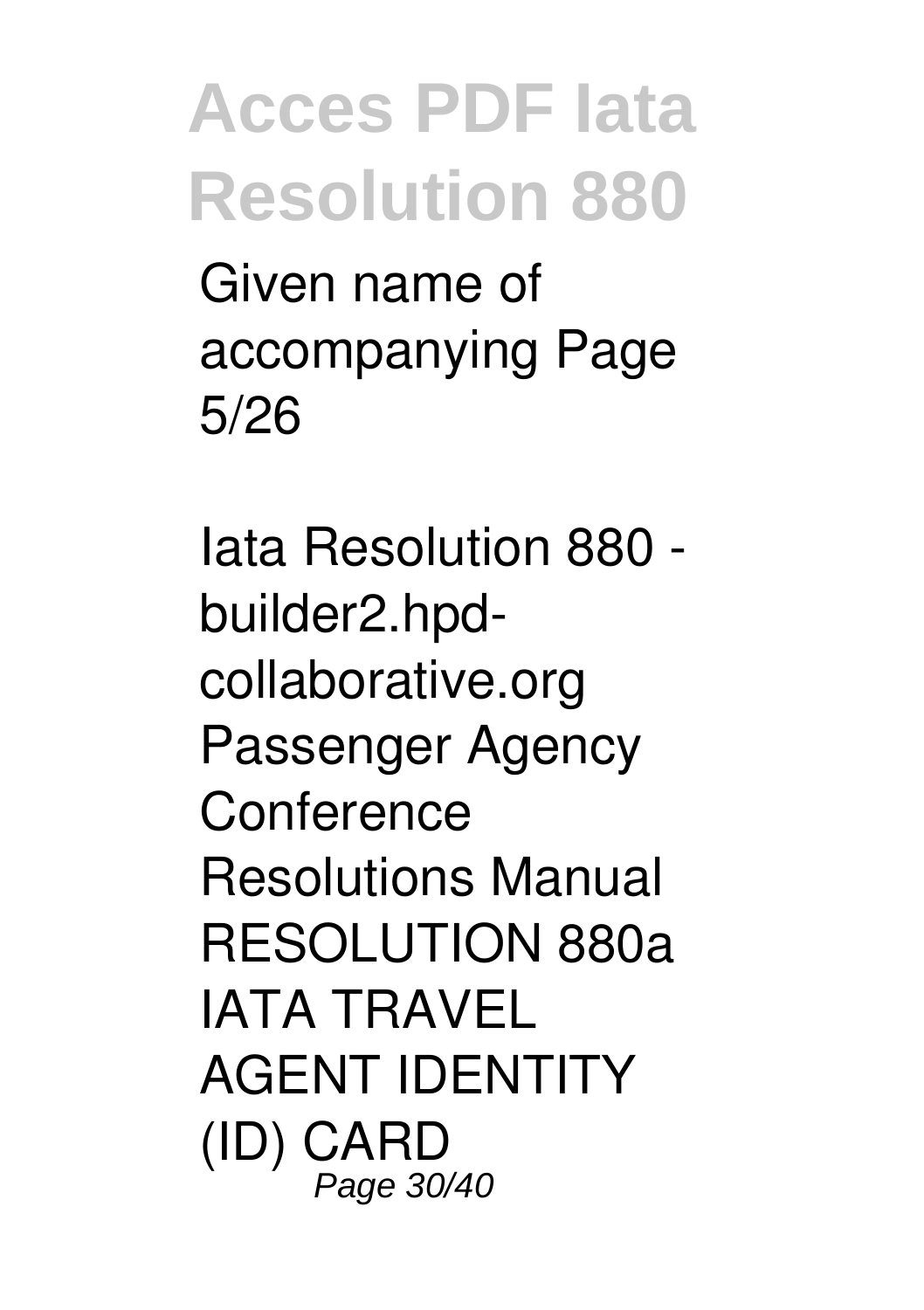**Acces PDF Iata Resolution 880** PAC1(42)880a(except USA) Expiry: Indefinite PAC2(42)880a Type: B PAC3(42)880a WHEREAS Members, from time to time and subject to certain conditions, grant concessional travel to staff of their appointed Agents and WHEREAS other travel industry Page 31/40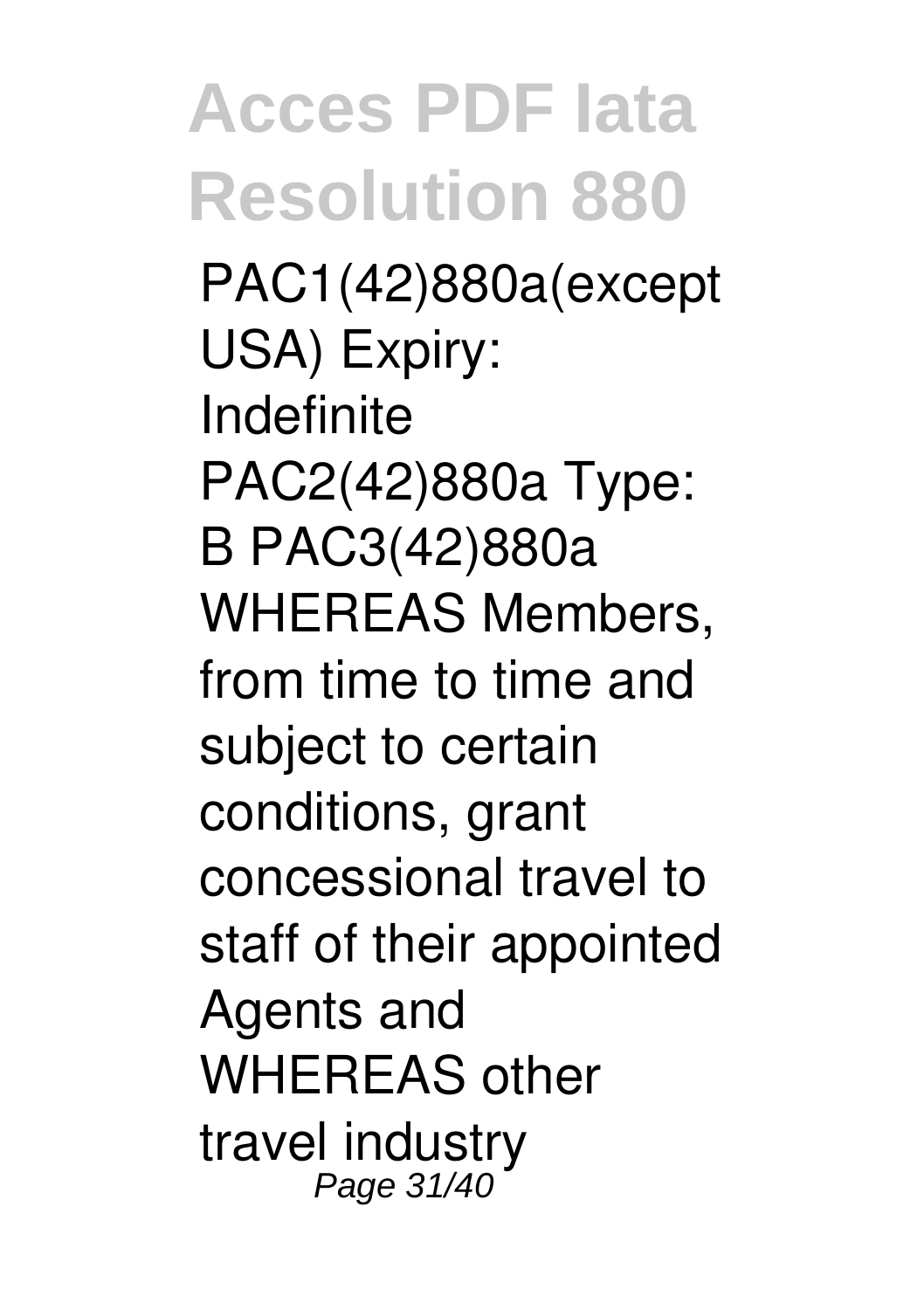principals similarly grant concessions to travel agency staff and WHEREAS IATA Members and other travel industry principals wish to ensure that ...

*Passenger Agency Conference Resolutions Manual - IATA* within IATA such as Page 32/40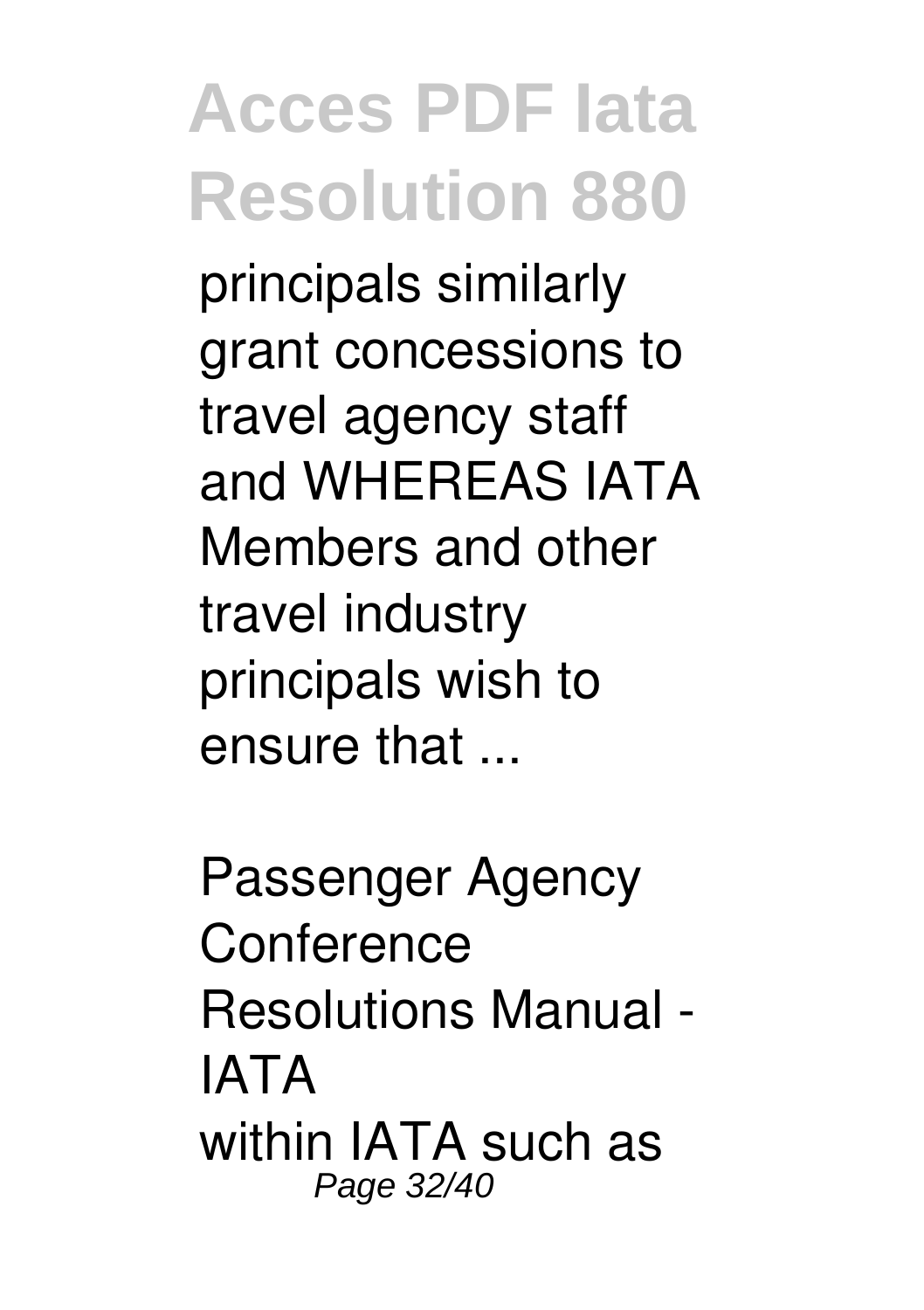**IAgency Services** Manager' or **IBSP** Manager<sup>[]</sup> with the more generic term **IIIATAIL Resolution** 800 Passenger Sales Agency Rules Paragraph 11.3.1: simplified procedure removing the requirement to submit an application form in case of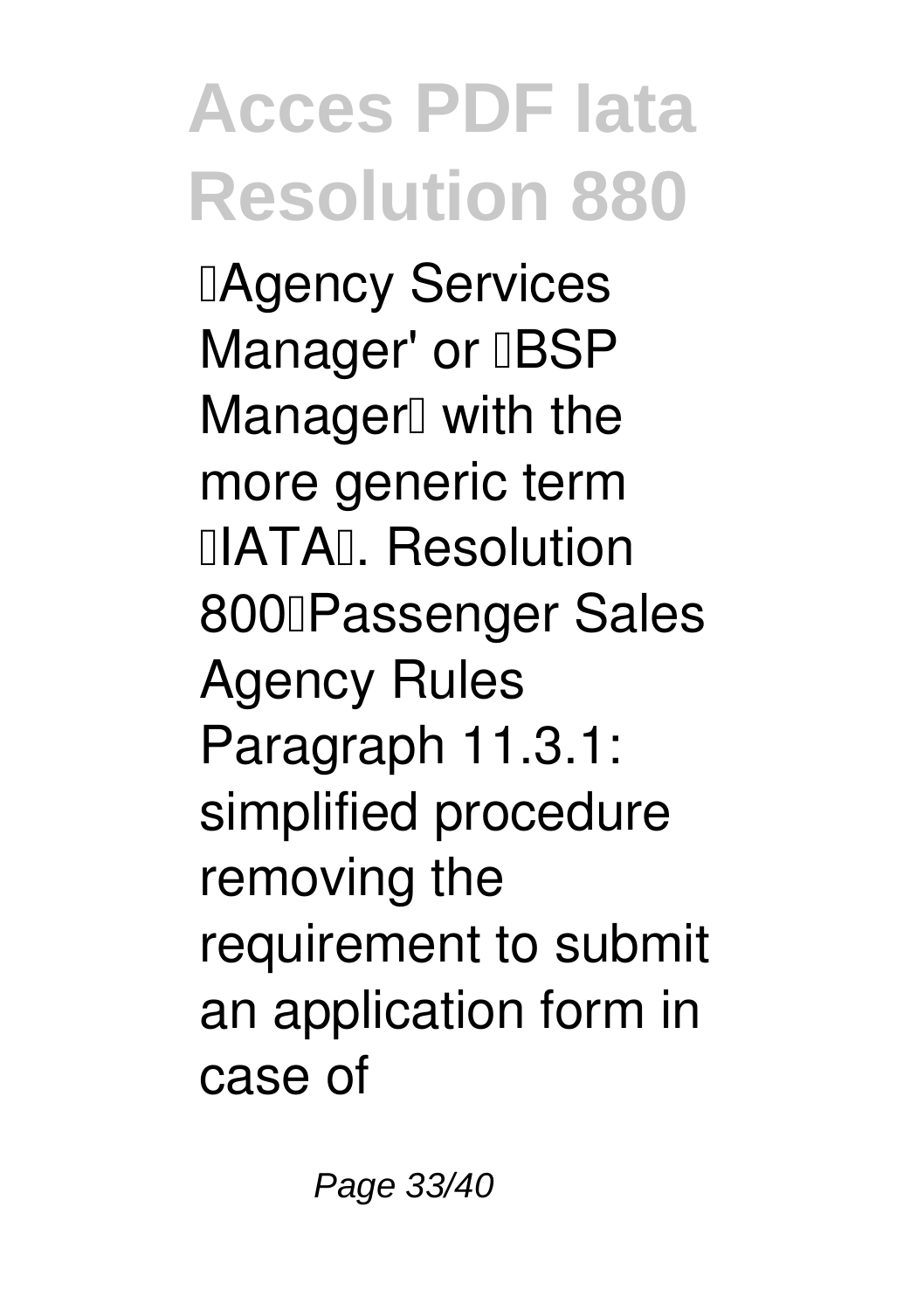*Resolution 800 Edition* [PDF] Iata Resolution Form 880 A new resolution formalising that IATA can conduct pilots in BSPs for the four NewGen ISS components with the endorsement of the Passenger Agency Conference Steering Group. Resolution 880 Reduced Fares Page 34/40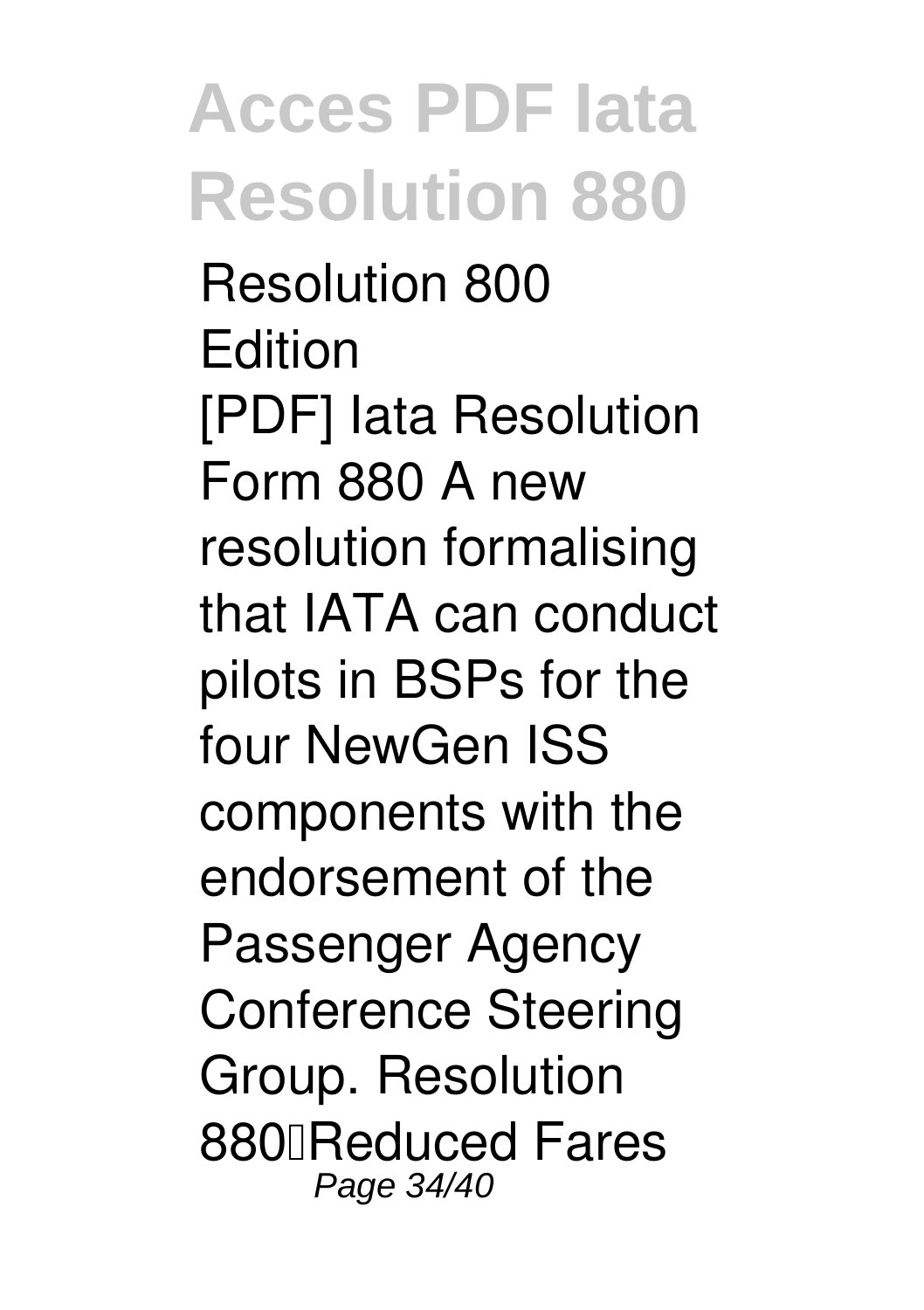for Accredited Passenger Sales Agents Paragraph 11: removal of the wording lor is suspended<sup>[]</sup>.

*Iata Resolution Form 880 - builder2.hpdcollaborative.org* Only IATA appointed travel agencies are entitled to AD75/AD50 reduced rate tickets. Page 35/40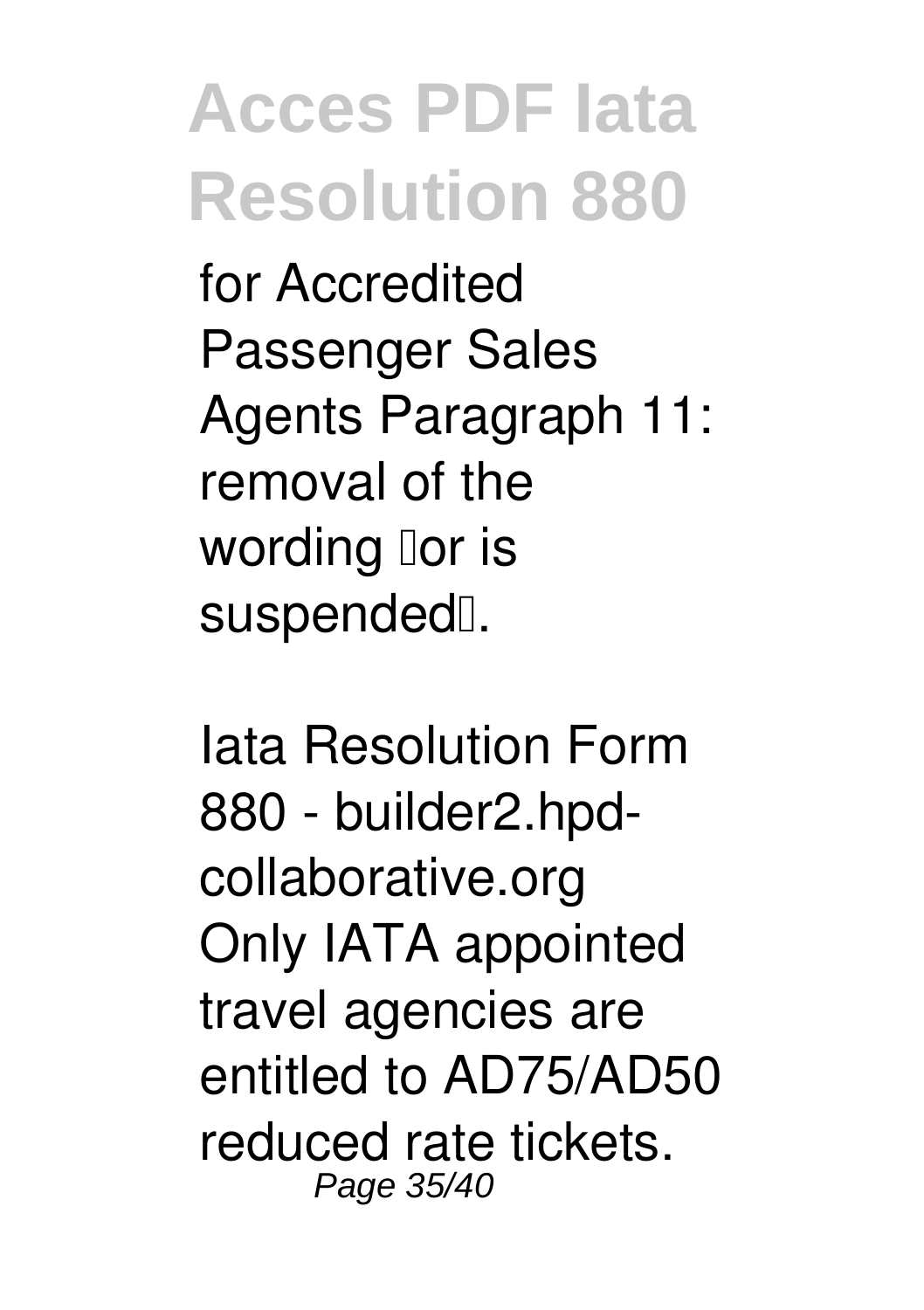Agent must send applications on official IATA letterheads with a proper IATA Resolution 880 to GSA. The GSA must keep this on file. At least 72 hours notice is required for American Airlines to validate your booking with an authorization.

*Airline Tickets and* Page 36/40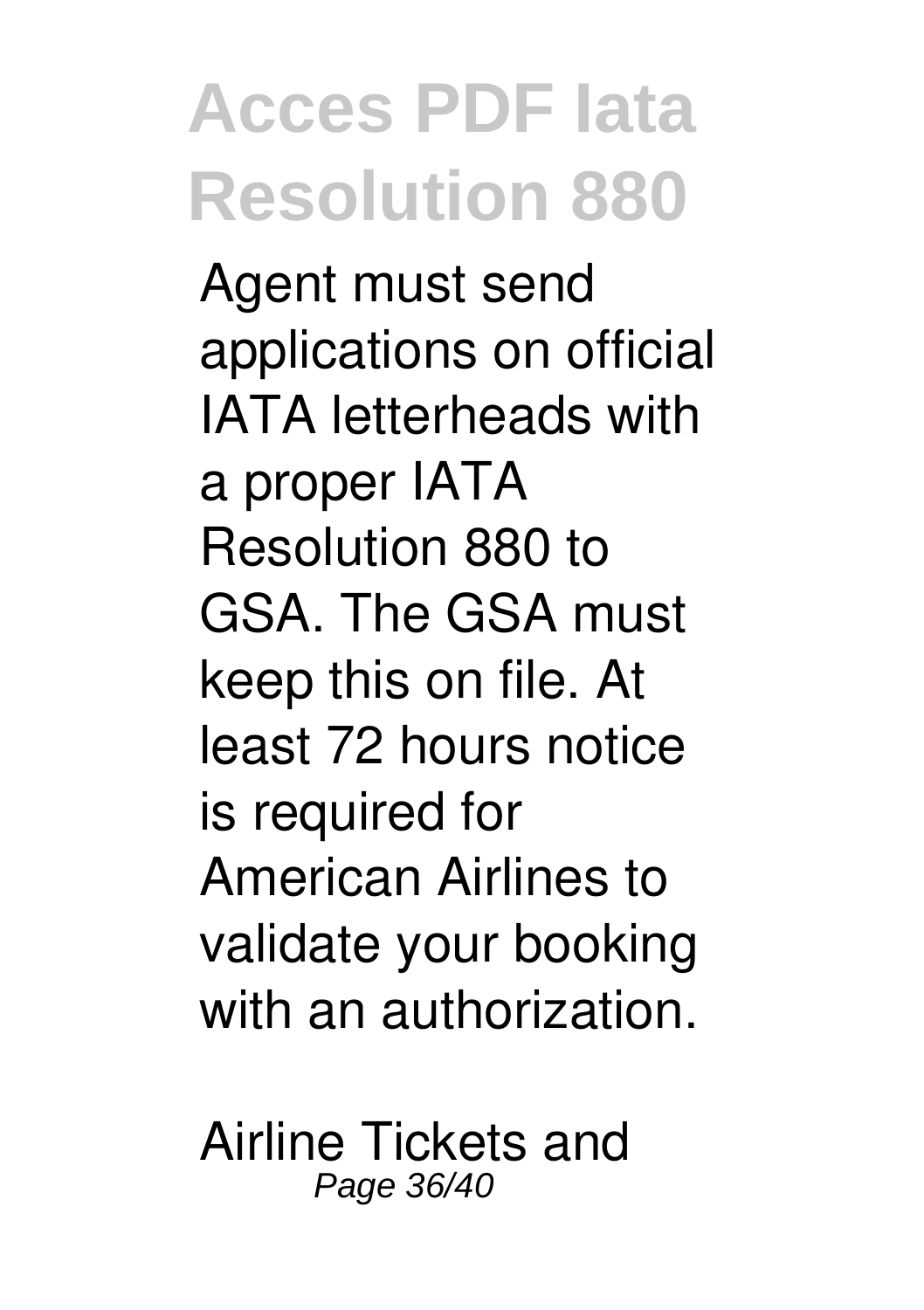*Airline Reservations from American ...* the Passenger Agency Conference Steering Group. **Resolution** 880<sub>D</sub>Reduced Fares for Accredited Passenger Sales Agents Paragraph 11: removal of the wording  $\textsf{I}$ or is suspended<sup>[]</sup>. **REFERENCE** Page 37/40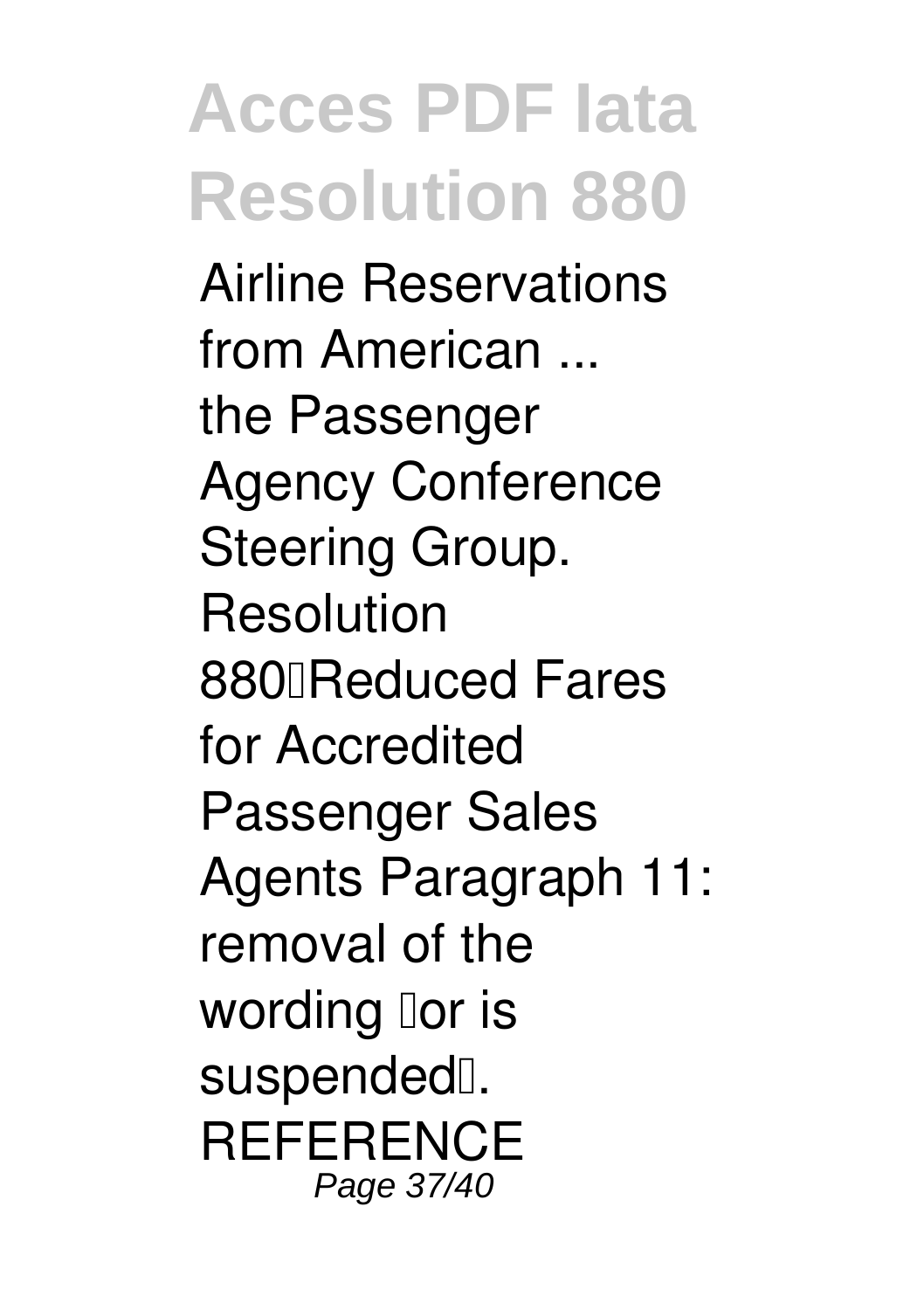MARKS USED FOR RESOLUTIONS Resolution 818g Edition - iata-asd.com conditions of Resolution 880 and declares that this Application is

*Resolution 881 Iata orrisrestaurant.com* A new resolution formalising that IATA can conduct pilots in Page 38/40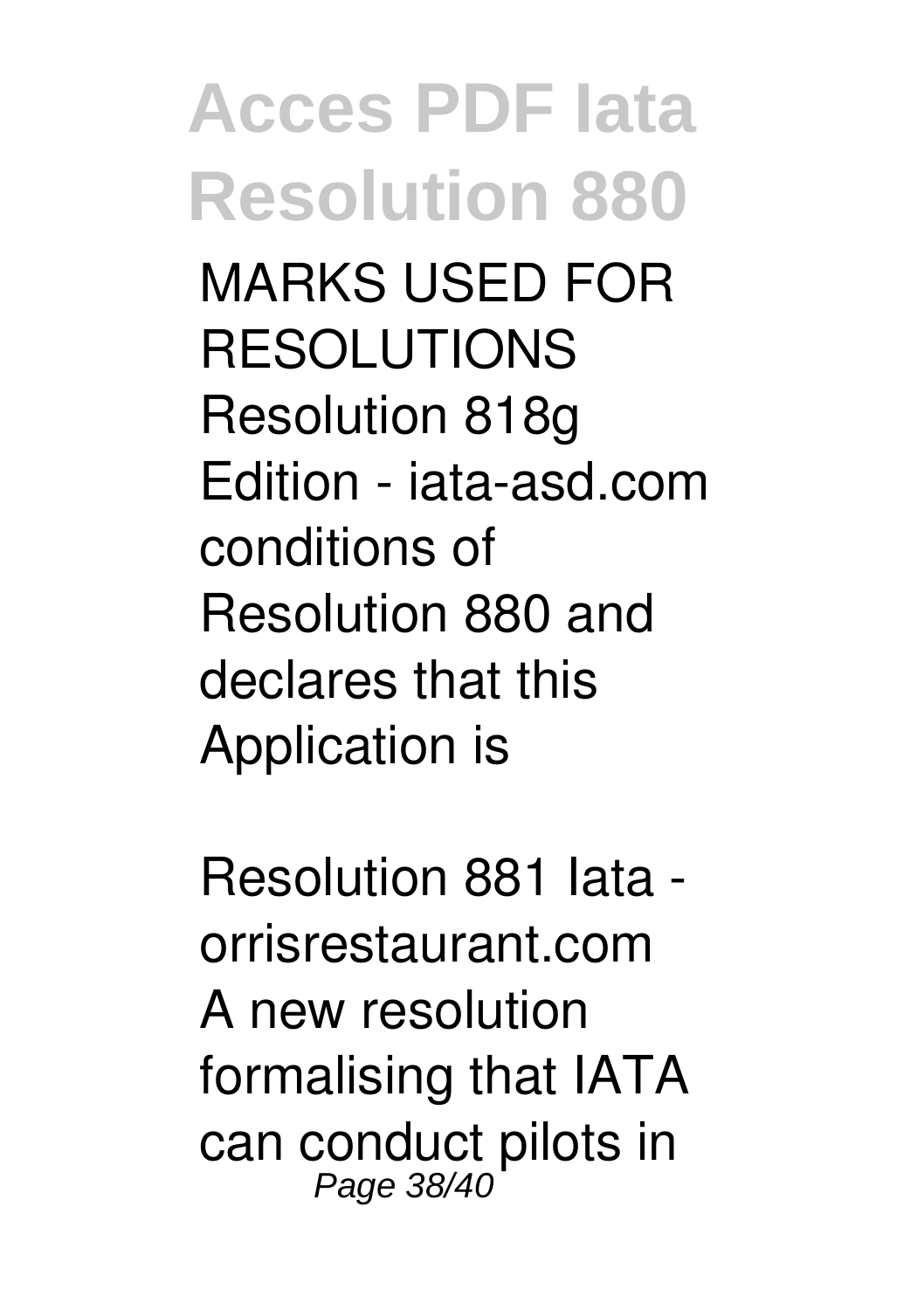BSPs for the four NewGen ISS components with the endorsement of the Passenger Agency Conference Steering Group. Resolution 880<sub>D</sub>Reduced Fares for Accredited Passenger Sales Agents Resolution 818g Edition - iataasd.com communication in the Page 39/40